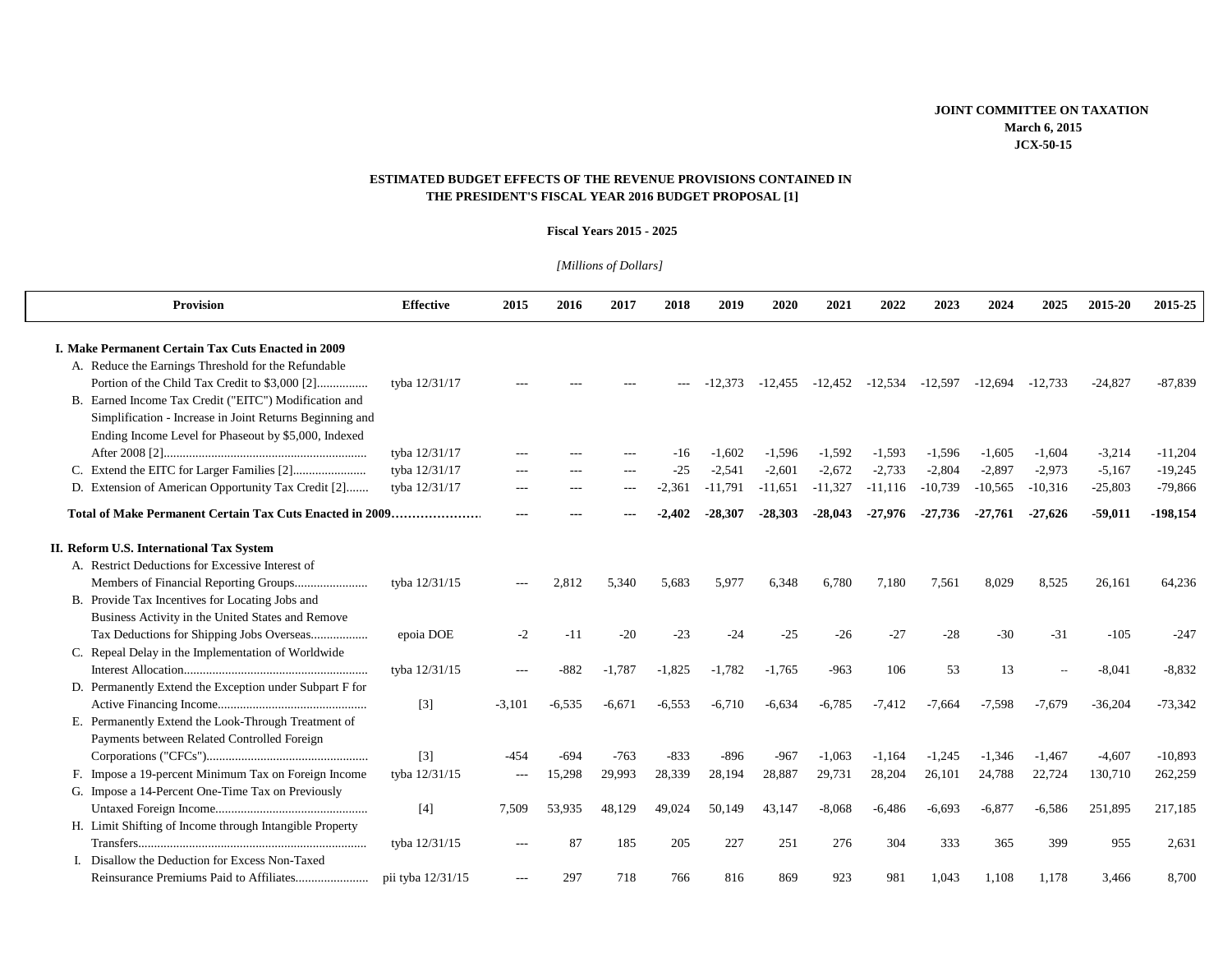| <b>Provision</b>                                       | <b>Effective</b>     | 2015     | 2016               | 2017      | 2018      | 2019      | 2020      | 2021      | 2022      | 2023      | 2024      | 2025      | 2015-20   | 2015-25    |
|--------------------------------------------------------|----------------------|----------|--------------------|-----------|-----------|-----------|-----------|-----------|-----------|-----------|-----------|-----------|-----------|------------|
| J. Modify Tax Rules for Dual Capacity                  | generally            |          |                    |           |           |           |           |           |           |           |           |           |           |            |
|                                                        | tyba 12/31/15        | $\sim$   | 717                | 1,359     | 1,337     | 1,296     | 1,215     | 1,117     | 1,008     | 1,083     | 1,161     | 1,273     | 5,923     | 11,566     |
| K. Tax Gain from the Sale of a Partnership Interest on |                      |          |                    |           |           |           |           |           |           |           |           |           |           |            |
|                                                        | soea 12/31/15        | $-$ --   | 159                | 234       | 245       | 255       | 266       | 277       | 289       | 301       | 314       | 327       | 1,159     | 2,666      |
| L. Modify Sections 338(h)(16) and 902 To Limit Credits |                      |          |                    |           |           |           |           |           |           |           |           |           |           |            |
|                                                        | toa 12/31/15         | ---      | 52                 | 92        | 95        | 97        | 100       | 103       | 106       | 110       | 114       | 118       | 437       | 988        |
|                                                        | tyba 12/31/15        | $---$    | 1,204              | 2,643     | 2,841     | 2,971     | 3,118     | 3,333     | 3,610     | 3,907     | 4,230     | 4,566     | 12,777    | 32,423     |
| N. Restrict the Use of Hybrid Arrangements that Create |                      |          |                    |           |           |           |           |           |           |           |           |           |           |            |
|                                                        | tyba 12/31/15        | $---$    | 125                | 227       | 252       | 267       | 283       | 304       | 325       | 341       | 362       | 387       | 1,154     | 2,873      |
| O. Limit the Ability of Domestic Entities to           | Tca 12/31/15 &       |          |                    |           |           |           |           |           |           |           |           |           |           |            |
|                                                        | 1/1/16               |          | 135                | 463       | 738       | 1,031     | 1,337     | 1,646     | 2,040     | 2,452     | 2,884     | 3,615     | 3,703     | 16,340     |
|                                                        |                      | 3,952    | 66,699             | 80,142    | 80,291    | 81,868    | 76,430    | 27,585    | 29,064    | 27,655    | 27,517    | 27,349    | 389,383   | 528,553    |
| III. Simplification and Tax Relief for Small Business  |                      |          |                    |           |           |           |           |           |           |           |           |           |           |            |
| A. Expand and Permanently Extend Increased Expensing   |                      |          |                    |           |           |           |           |           |           |           |           |           |           |            |
|                                                        |                      |          | $-7,843$ $-17,169$ | $-16,349$ | $-12,510$ | $-9,726$  | $-7,633$  | $-6,372$  | $-5,210$  | $-5,077$  | $-5,787$  | $-5,966$  | $-71,230$ | $-99,643$  |
| B. Expand Simplified Accounting for Small Business and |                      |          |                    |           |           |           |           |           |           |           |           |           |           |            |
| Establish a Uniform Definition of Small Business for   | tyba 12/31/15 &      |          |                    |           |           |           |           |           |           |           |           |           |           |            |
|                                                        | tyba 12/31/16        |          | $-3,448$           | $-3,715$  | $-2,932$  | $-2,456$  | $-2,269$  | $-2,210$  | $-2,121$  | $-2,023$  | $-1,927$  | $-1,833$  | $-14,819$ | -24,934    |
| C. Eliminate Capital Gains Taxation on Investments in  |                      |          |                    |           |           |           |           |           |           |           |           |           |           |            |
|                                                        | qsbsaa 12/31/14      | 2        | 15                 | 15        | 16        | 16        | $-215$    | $-1,546$  | $-1,645$  | $-1,727$  | $-1,804$  | $-1,654$  | $-151$    | $-8,526$   |
| D. Increase the Limitations for Deductible New         |                      |          |                    |           |           |           |           |           |           |           |           |           |           |            |
| Business Expenditures and Consolidate Provisions       |                      |          |                    |           |           |           |           |           |           |           |           |           |           |            |
| for Start-Up and Organizational Expenditures           | tyba 12/31/15        |          | $-39$              | $-98$     | $-138$    | $-179$    | $-222$    | $-267$    | $-314$    | $-362$    | $-413$    | -499      | $-675$    | $-2,530$   |
| E. Expand and Simplify the Tax Credit Provided to      |                      |          |                    |           |           |           |           |           |           |           |           |           |           |            |
| Qualified Small Employers for Non-Elective             |                      |          |                    |           |           |           |           |           |           |           |           |           |           |            |
| Contributions to Employee Health Insurance [2]         | tyba 12/31/14        | $-95$    | $-157$             | $-147$    | $-187$    | $-127$    | $-135$    | $-229$    | $-246$    | $-256$    | $-268$    | $-282$    | $-849$    | $-2,129$   |
|                                                        |                      | -7,936   | $-20,798$          | $-20,294$ | $-15,751$ | $-12,472$ | $-10,474$ | $-10,624$ | $-9,536$  | -9,445    | $-10,199$ | $-10,234$ | $-87,724$ | $-137,762$ |
| IV. Incentives for Manufacturing, Research, and Clean  |                      |          |                    |           |           |           |           |           |           |           |           |           |           |            |
| <b>Energy</b>                                          |                      |          |                    |           |           |           |           |           |           |           |           |           |           |            |
| A. Enhance and Make Permanent Research Incentives      | Epoia 12/31/15       | $-2.737$ | $-7,223$           | $-10,288$ | $-12,437$ | $-14,479$ | $-16,427$ | $-18,280$ | $-20,103$ | $-21,854$ | $-22.970$ | $-23,938$ | $-63,592$ | $-170,737$ |
| B. Extend and Modify Certain Employment Tax Credits,   |                      |          |                    |           |           |           |           |           |           |           |           |           |           |            |
| Including Incentives for Hiring Veterans               |                      |          |                    |           |           |           |           |           |           |           |           |           |           |            |
| 1. Permanently extend and modify the work opportunity  | wptqiwbwftea         |          |                    |           |           |           |           |           |           |           |           |           |           |            |
|                                                        |                      | $-390$   | $-1,009$           | $-1,313$  | $-1,488$  | $-1,628$  | $-1,734$  | $-1,814$  | $-1,925$  | $-2,042$  | $-2,167$  | $-2,364$  | $-7,562$  | $-17,875$  |
| 2. Permanently extend and modify the Indian            | wptqei tyba 12/31/14 |          |                    |           |           |           |           |           |           |           |           |           |           |            |
|                                                        | & tyba 12/31/15      | $-22$    | $-33$              | $-15$     | -6        | $-2$      | $-2$      | $-2$      | $-2$      | $-2$      | $-2$      | $-2$      | $-80$     | $-91$      |
| C. Modify and Permanently Extend Renewable Electricity |                      |          |                    |           |           |           |           |           |           |           |           |           |           |            |
| Production Tax Credit and Investment Tax Credit [2]    | powcba 12/31/14      | $-13$    | $-45$              | $-825$    | $-1,695$  | $-2,553$  | $-3,354$  | $-4,118$  | $-4,756$  | $-5,401$  | $-6,145$  | $-6,875$  | $-8,485$  | $-35,780$  |
| D. Modify and Permanently Extend the Deduction for     |                      |          |                    |           |           |           |           |           |           |           |           |           |           |            |
| Energy-Efficient Commercial Building Property          | ppisa 12/31/15       | $-168$   | $-363$             | $-527$    | $-693$    | $-708$    | $-726$    | $-719$    | $-694$    | $-697$    | $-687$    | -667      | $-3,185$  | $-6,648$   |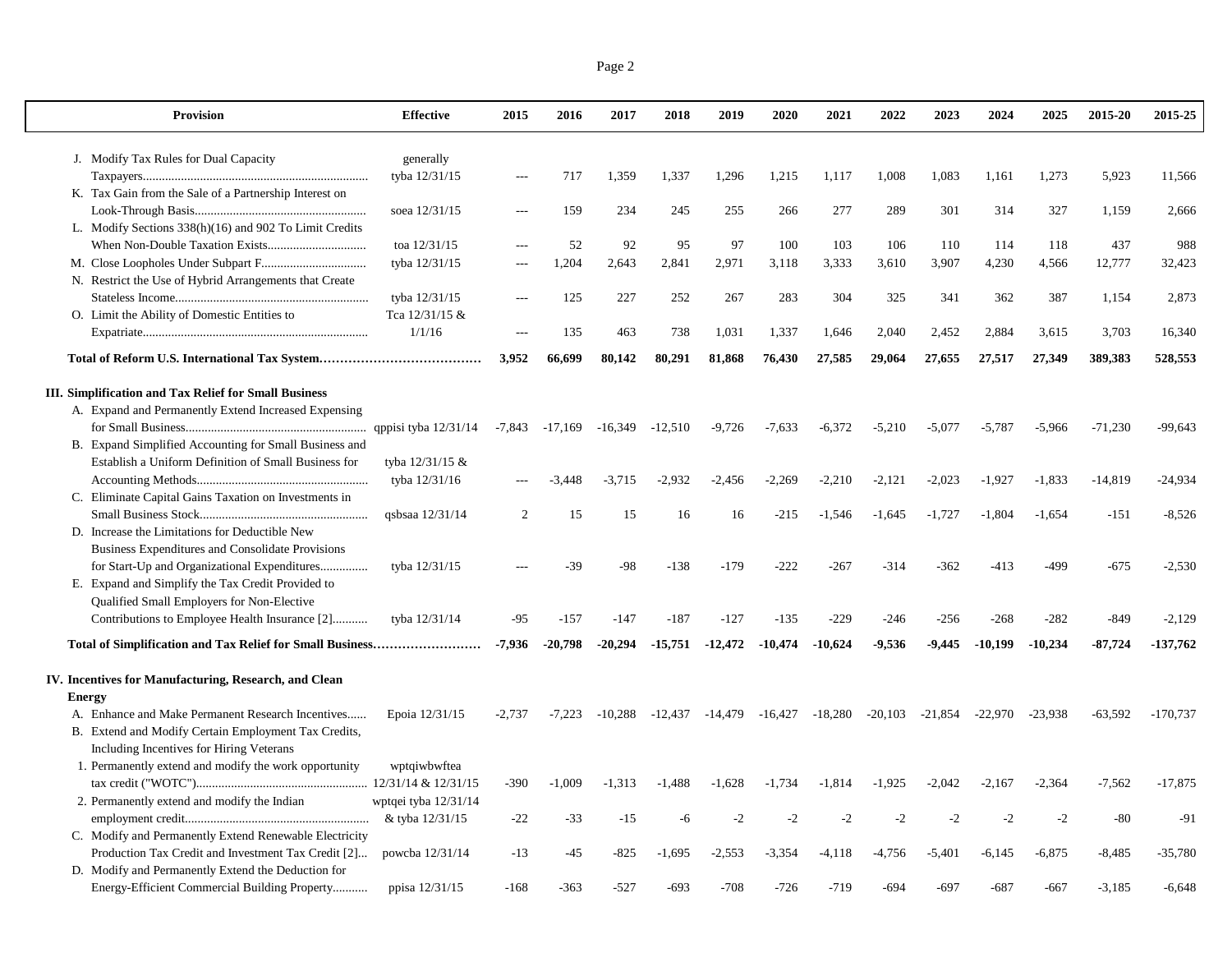| Page 3 |  |
|--------|--|
|        |  |

| <b>Provision</b>                                                                           | <b>Effective</b>  | 2015     | 2016     | 2017      | 2018      | 2019                 | 2020      | 2021                      | 2022                        | 2023                                                                                                                                                 | 2024                 | 2025      | 2015-20   | 2015-25    |
|--------------------------------------------------------------------------------------------|-------------------|----------|----------|-----------|-----------|----------------------|-----------|---------------------------|-----------------------------|------------------------------------------------------------------------------------------------------------------------------------------------------|----------------------|-----------|-----------|------------|
| E. Provide a Carbon Dioxide Investment and                                                 |                   |          |          |           |           |                      |           |                           |                             |                                                                                                                                                      |                      |           |           |            |
|                                                                                            | <b>DOE</b>        |          |          |           | $-176$    | $-404$               | $-637$    | $-914$                    | $-1.147$                    | $-995$                                                                                                                                               | $-826$               | $-817$    | $-1.217$  | $-5.915$   |
| F. Provide Additional Tax Credits for Investment in                                        |                   |          |          |           |           |                      |           |                           |                             |                                                                                                                                                      |                      |           |           |            |
| Qualified Property Used in a Qualified Advanced                                            |                   |          |          |           |           |                      |           |                           |                             |                                                                                                                                                      |                      |           |           |            |
|                                                                                            | <b>DOE</b>        |          | -406     | $-718$    | $-393$    | $-144$               | $-103$    | $-23$                     | 56                          | 65                                                                                                                                                   | 33                   | 7         | $-1,764$  | $-1,625$   |
| G. Provide New Manufacturing Communities Tax                                               |                   |          |          |           |           |                      |           |                           |                             |                                                                                                                                                      |                      |           |           |            |
|                                                                                            | qiai 2016-2018    |          |          | $-4$      | $-20$     | $-68$                | $-139$    | $-209$                    | $-257$                      | $-287$                                                                                                                                               | $-306$               | $-299$    | $-230$    | $-1,587$   |
| H. Extend the Tax Credit for Second Generation Biofuel                                     |                   |          |          |           |           |                      |           |                           |                             |                                                                                                                                                      |                      |           |           |            |
|                                                                                            | fsoua $12/31/14$  | $-12$    | $-35$    | $-62$     | $-91$     | $-112$               | $-132$    | $-137$                    | $-122$                      | $-98$                                                                                                                                                | -66                  | $-24$     | $-444$    | $-889$     |
| <b>Total of Incentives for Manufacturing, Research, and Clean</b>                          |                   |          |          |           |           |                      |           |                           |                             |                                                                                                                                                      |                      |           |           |            |
|                                                                                            |                   | $-3,342$ | $-9,114$ | $-13,752$ | $-16,999$ | $-20,098$            | $-23,254$ | $-26,216$                 | $-28,950$                   | $-31,311$                                                                                                                                            | $-33,136$            | $-34.979$ | $-86,559$ | $-241,147$ |
|                                                                                            |                   |          |          |           |           |                      |           |                           |                             |                                                                                                                                                      |                      |           |           |            |
| V. Incentives To Promote Regional Growth                                                   |                   |          |          |           |           |                      |           |                           |                             |                                                                                                                                                      |                      |           |           |            |
| A. Modify and Permanently Extend the New Markets Tax                                       |                   |          |          |           |           |                      |           |                           |                             |                                                                                                                                                      |                      |           |           |            |
|                                                                                            | <b>DOE</b>        | $-28$    | $-107$   | $-325$    | $-436$    | $-589$               | $-763$    | -958                      | $-1.178$                    | $-1,389$                                                                                                                                             | $-1,542$             | $-1,531$  | $-2,247$  | $-8,844$   |
| B. Reform and Expand the Low-Income Housing Tax                                            |                   |          |          |           |           |                      |           |                           |                             |                                                                                                                                                      |                      |           |           |            |
| Credit ("LIHTC")                                                                           |                   |          |          |           |           |                      |           |                           |                             |                                                                                                                                                      |                      |           |           |            |
| 1. Allow states to convert private activity bond ("PAB")                                   |                   |          |          |           |           |                      |           |                           |                             |                                                                                                                                                      |                      |           |           |            |
| volume cap into LIHTCs that the State can allocate;                                        |                   |          |          |           |           |                      |           |                           |                             |                                                                                                                                                      |                      |           |           |            |
| and alternative qualification by building owners for                                       |                   |          |          |           |           |                      |           |                           |                             |                                                                                                                                                      |                      |           |           |            |
|                                                                                            | $\lceil 5 \rceil$ |          | -6       | $-45$     | $-159$    | $-348$               | $-596$    | $-887$                    | $-1,199$                    | $-1,517$                                                                                                                                             | $-1,839$             | $-2,145$  | $-1,154$  | $-8,741$   |
| 2. Encourage mixed income occupancy by allowing                                            |                   |          |          |           |           |                      |           |                           |                             |                                                                                                                                                      |                      |           |           |            |
| LIHTC-supported projects to elect a criterion<br>employing a restriction on average income | [6]               |          | -3       | -4        | $-5$      | -6                   | $-7$      | $-10$                     | $-11$                       | $-12$                                                                                                                                                | $-13$                | $-14$     | $-25$     | $-85$      |
| 3. Change formulas for 70 percent PV and 30 percent                                        |                   |          |          |           |           |                      |           |                           |                             |                                                                                                                                                      |                      |           |           |            |
|                                                                                            | amo/a DOE         |          | -6       | $-8$      | $-11$     | $-14$                | $-16$     | $-20$                     | $-22$                       | $-25$                                                                                                                                                | $-27$                | $-30$     | $-55$     | $-179$     |
| 4. Add preservation of Federally assisted affordable                                       |                   |          |          |           |           |                      |           |                           |                             |                                                                                                                                                      |                      |           |           |            |
|                                                                                            | ami cyba DOE      |          |          |           |           | $\sim$ $\sim$ $\sim$ |           |                           | Negligible Revenue Effect - | $\frac{1}{2} \left( \frac{1}{2} \right) \left( \frac{1}{2} \right) \left( \frac{1}{2} \right) \left( \frac{1}{2} \right) \left( \frac{1}{2} \right)$ | $\sim$ $\sim$ $\sim$ |           |           |            |
| 5. Remove the qualified Census tract population cap                                        | <b>DOE</b>        |          | $-5$     | $-7$      | $-8$      | $-10$                | $-12$     | $-16$                     | $-18$                       | $-20$                                                                                                                                                | $-22$                | $-24$     | $-42$     | $-142$     |
| 6. Implement requirement that LIHTC-supported                                              |                   |          |          |           |           |                      |           |                           |                             |                                                                                                                                                      |                      |           |           |            |
|                                                                                            | $[7]$             |          |          |           |           |                      |           | Negligible Revenue Effect |                             |                                                                                                                                                      |                      |           |           |            |
|                                                                                            |                   | $-28$    | $-127$   | $-389$    | -619      | -967                 | $-1.394$  | $-1,891$                  | $-2,428$                    | $-2,963$                                                                                                                                             | $-3,443$             | $-3,744$  | $-3,523$  | -17,991    |
|                                                                                            |                   |          |          |           |           |                      |           |                           |                             |                                                                                                                                                      |                      |           |           |            |
| VI. Incentives for Investment in Infrastructure                                            |                   |          |          |           |           |                      |           |                           |                             |                                                                                                                                                      |                      |           |           |            |
| A. Provide America Fast Forward Bonds and Expand                                           |                   |          |          |           |           |                      |           |                           |                             |                                                                                                                                                      |                      |           |           |            |
|                                                                                            | bio/a $1/1/16$    |          | $-7$     | $-55$     | $-143$    | $-239$               | $-340$    | -448                      | $-563$                      | $-681$                                                                                                                                               | $-802$               | $-927$    | $-785$    | $-4,206$   |
| B. Allow Current Refundings of State and Local                                             |                   |          |          |           |           |                      |           |                           |                             |                                                                                                                                                      |                      |           |           |            |
| C. Repeal the \$150 Million Nonhospital Bond Limitation                                    | <b>DOE</b>        |          |          |           |           | .                    |           |                           | Negligible Revenue Effect - | .                                                                                                                                                    |                      |           |           |            |
|                                                                                            | bia DOE           | [8]      | $-1$     | $-2$      |           |                      | $-8$      | $-11$                     | $-13$                       | $-15$                                                                                                                                                | $-18$                | $-20$     | $-22$     | -99        |
| D. Increase National Limitation Amount for Qualified                                       |                   |          |          |           |           |                      |           |                           |                             |                                                                                                                                                      |                      |           |           |            |
| Highway or Surface Freight Transfer Facility Bonds                                         | <b>DOE</b>        | [8]      | [8]      | $-1$      | $-7$      | $-15$                | $-24$     | $-33$                     | $-41$                       | -43                                                                                                                                                  | $-43$                | -42       | -48       | $-250$     |
|                                                                                            |                   |          |          |           |           |                      |           |                           |                             |                                                                                                                                                      |                      |           |           |            |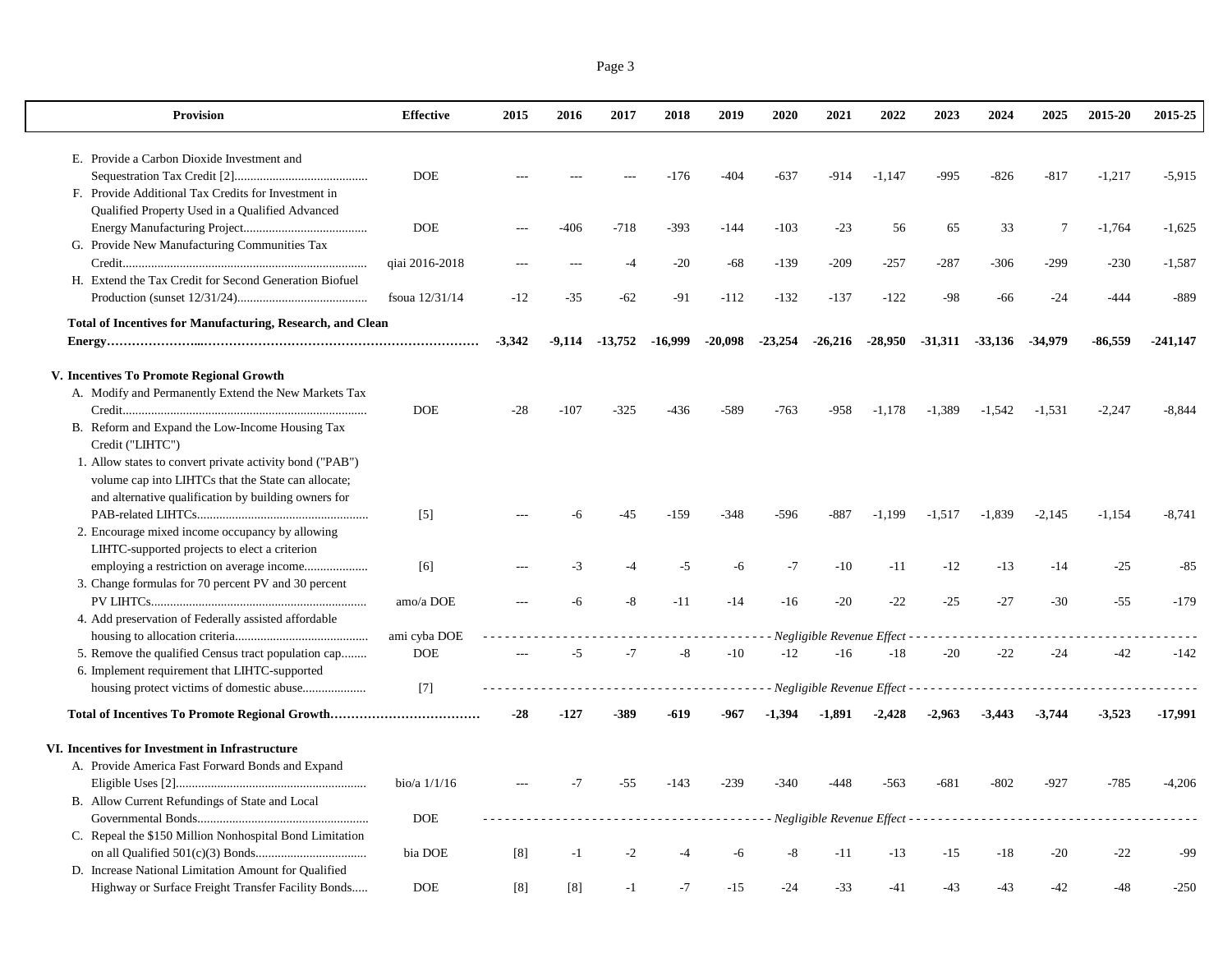|--|--|

| <b>Provision</b>                                                                                                                                                                                                                                                                                                                                                                                                                                                                                                 | <b>Effective</b>    | 2015           | 2016   | 2017   | 2018            | 2019     | 2020     | 2021     | 2022     | 2023     | 2024           | 2025           | 2015-20  | 2015-25   |
|------------------------------------------------------------------------------------------------------------------------------------------------------------------------------------------------------------------------------------------------------------------------------------------------------------------------------------------------------------------------------------------------------------------------------------------------------------------------------------------------------------------|---------------------|----------------|--------|--------|-----------------|----------|----------|----------|----------|----------|----------------|----------------|----------|-----------|
| E. Provide a New Category of Qualified Private Activity                                                                                                                                                                                                                                                                                                                                                                                                                                                          |                     |                |        |        |                 |          |          |          |          |          |                |                |          |           |
| Bonds for Infrastructure Projects Referred to as                                                                                                                                                                                                                                                                                                                                                                                                                                                                 |                     |                |        |        |                 |          |          |          |          |          |                |                |          |           |
|                                                                                                                                                                                                                                                                                                                                                                                                                                                                                                                  | bis $1/1/16$        |                | $-16$  | $-81$  | $-182$          | $-291$   | $-406$   | $-527$   | $-649$   | $-772$   | $-897$         | $-1,024$       | $-976$   | $-4,845$  |
| F. Modify Qualified Private Activity Bonds for Public                                                                                                                                                                                                                                                                                                                                                                                                                                                            |                     |                |        |        |                 |          |          |          |          |          |                |                |          |           |
|                                                                                                                                                                                                                                                                                                                                                                                                                                                                                                                  | bia DOE             | $-4$           | $-25$  | $-58$  | $-68$           | $-80$    | $-90$    | $-100$   | $-110$   | $-120$   | $-131$         | $-142$         | $-325$   | $-928$    |
| G. Modify Treatment of Banks Investing in Tax-Exempt                                                                                                                                                                                                                                                                                                                                                                                                                                                             |                     |                |        |        |                 |          |          |          |          |          |                |                |          |           |
|                                                                                                                                                                                                                                                                                                                                                                                                                                                                                                                  | bii cybo/a $1/1/16$ | $\overline{a}$ | $-57$  | $-138$ | $-233$          | $-325$   | $-409$   | $-476$   | $-528$   | $-573$   | $-612$         | $-647$         | $-1,162$ | $-3,998$  |
| H. Repeal Tax-Exempt Bond Financing of Professional                                                                                                                                                                                                                                                                                                                                                                                                                                                              |                     |                |        |        |                 |          |          |          |          |          |                |                |          |           |
|                                                                                                                                                                                                                                                                                                                                                                                                                                                                                                                  | bia 12/31/15        |                | -1     | $\tau$ | 15              | 24       | 34       | 45       | 56       | 68       | 80             | 93             | 81       | 423       |
| I. Allow More Flexible Research Arrangements for                                                                                                                                                                                                                                                                                                                                                                                                                                                                 |                     |                |        |        |                 |          |          |          |          |          |                |                |          |           |
| Purposes of Private Business Use Limits                                                                                                                                                                                                                                                                                                                                                                                                                                                                          | raeia DOE           | [8]            | [8]    | $-1$   | $-3$            | $-5$     | $-7$     | $-9$     | $-11$    | $-14$    | $-16$          | $-18$          | $-16$    | $-84$     |
| J. Modify Tax-Exempt Bonds for Indian Tribal                                                                                                                                                                                                                                                                                                                                                                                                                                                                     |                     |                |        |        |                 |          |          |          |          |          |                |                |          |           |
| $\label{eq:3} {\bf Governments}.\textcolor{red}{\textbf{5}}\textcolor{red}{\textbf{5}}\textcolor{red}{\textbf{6}}\textcolor{red}{\textbf{6}}\textcolor{red}{\textbf{6}}\textcolor{red}{\textbf{6}}\textcolor{red}{\textbf{7}}\textcolor{red}{\textbf{6}}\textcolor{red}{\textbf{7}}\textcolor{red}{\textbf{7}}\textcolor{red}{\textbf{8}}\textcolor{red}{\textbf{8}}\textcolor{red}{\textbf{9}}\textcolor{red}{\textbf{10}}\textcolor{red}{\textbf{10}}\textcolor{red}{\textbf{10}}\textcolor{red}{\textbf{10}}$ | <b>DOE</b>          | $-1$           | $-3$   | $-7$   | $-11$           | $-15$    | $-20$    | $-26$    | $-31$    | $-37$    | $-43$          | -49            | -55      | $-241$    |
| K. Exempt Certain Foreign Pension Funds from the                                                                                                                                                                                                                                                                                                                                                                                                                                                                 |                     |                |        |        |                 |          |          |          |          |          |                |                |          |           |
| Application of the Foreign Investment in Real                                                                                                                                                                                                                                                                                                                                                                                                                                                                    |                     |                |        |        |                 |          |          |          |          |          |                |                |          |           |
|                                                                                                                                                                                                                                                                                                                                                                                                                                                                                                                  |                     |                | $-91$  | $-146$ | $-165$          | $-178$   | $-192$   | $-206$   | $-222$   | $-239$   | $-255$         | $-272$         | $-771$   | $-1,965$  |
|                                                                                                                                                                                                                                                                                                                                                                                                                                                                                                                  |                     | $-5$           | $-199$ | $-482$ | $-801$          | $-1,130$ | $-1,462$ | $-1,791$ | $-2,112$ | $-2,426$ | $-2.737$       | $-3,048$       | $-4,079$ | $-16,193$ |
| 1. Repeal enhanced oil recovery ("EOR") credit<br>2. Repeal credit for oil and gas produced from marginal                                                                                                                                                                                                                                                                                                                                                                                                        | pocia 12/31/15      |                |        |        |                 |          |          |          |          |          |                |                |          |           |
|                                                                                                                                                                                                                                                                                                                                                                                                                                                                                                                  | pocia 12/31/15      |                |        |        |                 |          |          |          |          |          |                |                |          |           |
|                                                                                                                                                                                                                                                                                                                                                                                                                                                                                                                  | pocia 12/31/15      | $\overline{a}$ | 1,529  | 2,244  | 2,070           | 1,888    | 1,713    | 1,382    | 804      | 582      | 433            | 808            | 9,444    | 13,454    |
|                                                                                                                                                                                                                                                                                                                                                                                                                                                                                                                  | pocia 12/31/15      |                | 5      | $\tau$ | $7\phantom{.0}$ | 8        | 8        | 6        | 6        | 5        | $\overline{4}$ | $\overline{4}$ | 35       | 60        |
| 5. Repeal exception to passive loss limitations for                                                                                                                                                                                                                                                                                                                                                                                                                                                              |                     |                |        |        |                 |          |          |          |          |          |                |                |          |           |
| working interests in oil and natural gas properties                                                                                                                                                                                                                                                                                                                                                                                                                                                              | pocia 12/31/15      | $---$          | 11     | 22     | 23              | 23       | 24       | 24       | 25       | 25       | 26             | 26             | 103      | 229       |
| 6. Repeal percentage depletion for oil and natural gas                                                                                                                                                                                                                                                                                                                                                                                                                                                           |                     |                |        |        |                 |          |          |          |          |          |                |                |          |           |
|                                                                                                                                                                                                                                                                                                                                                                                                                                                                                                                  | pocia 12/31/15      | $---$          | 1,054  | 1,616  | 1,650           | 1,715    | 1,774    | 1,820    | 1,852    | 1,877    | 1,900          | 1,919          | 7,807    | 17,177    |
| 7. Repeal domestic manufacturing deduction for oil and                                                                                                                                                                                                                                                                                                                                                                                                                                                           |                     |                |        |        |                 |          |          |          |          |          |                |                |          |           |
|                                                                                                                                                                                                                                                                                                                                                                                                                                                                                                                  | pocia 12/31/15      |                | 387    | 1,022  | 1,163           | 1,258    | 1,279    | 1,300    | 1,330    | 1,368    | 1,411          | 1,462          | 5,109    | 11,980    |
| 8. Increase geological and geophysical amortization                                                                                                                                                                                                                                                                                                                                                                                                                                                              |                     |                |        |        |                 |          |          |          |          |          |                |                |          |           |
| period for independent producers to seven years                                                                                                                                                                                                                                                                                                                                                                                                                                                                  | pocia 12/31/15      | $\sim$         | 44     | 156    | 232             | 217      | 170      | 123      | 75       | 42       | 32             | 29             | 819      | 1,120     |
| 9. Repeal exemption from the corporate income tax for                                                                                                                                                                                                                                                                                                                                                                                                                                                            |                     |                |        |        |                 |          |          |          |          |          |                |                |          |           |
| publicly traded partnerships with qualifying income                                                                                                                                                                                                                                                                                                                                                                                                                                                              |                     |                |        |        |                 |          |          |          |          |          |                |                |          |           |
| and gains from activities relating to fossil fuels                                                                                                                                                                                                                                                                                                                                                                                                                                                               | tyba 12/31/20       |                |        |        |                 |          |          | 131      | 239      | 250      | 263            | 276            | $\theta$ | 1,159     |
| <b>B.</b> Eliminate Coal Preferences                                                                                                                                                                                                                                                                                                                                                                                                                                                                             |                     |                |        |        |                 |          |          |          |          |          |                |                |          |           |
| 1. Repeal expensing of exploration and development                                                                                                                                                                                                                                                                                                                                                                                                                                                               |                     |                |        |        |                 |          |          |          |          |          |                |                |          |           |
|                                                                                                                                                                                                                                                                                                                                                                                                                                                                                                                  | pocia 12/31/15      |                | 54     | 82     | 80              | 78       | 77       | 79       | 85       | 93       | 100            | 108            | 371      | 836       |
| 2. Repeal percentage depletion for hard mineral fossil                                                                                                                                                                                                                                                                                                                                                                                                                                                           |                     |                |        |        |                 |          |          |          |          |          |                |                |          |           |
|                                                                                                                                                                                                                                                                                                                                                                                                                                                                                                                  | pocia 12/31/15      |                | 39     | 62     | 66              | 69       | 72       | 74       | 77       | 79       | 82             | 84             | 308      | 704       |
| 3. Repeal capital gains treatment for royalties                                                                                                                                                                                                                                                                                                                                                                                                                                                                  | Ara tyba 12/31/15   | $\overline{4}$ | 24     | 15     | 42              | 43       | 44       | 46       | 47       | 49       | 51             | 53             | 173      | 420       |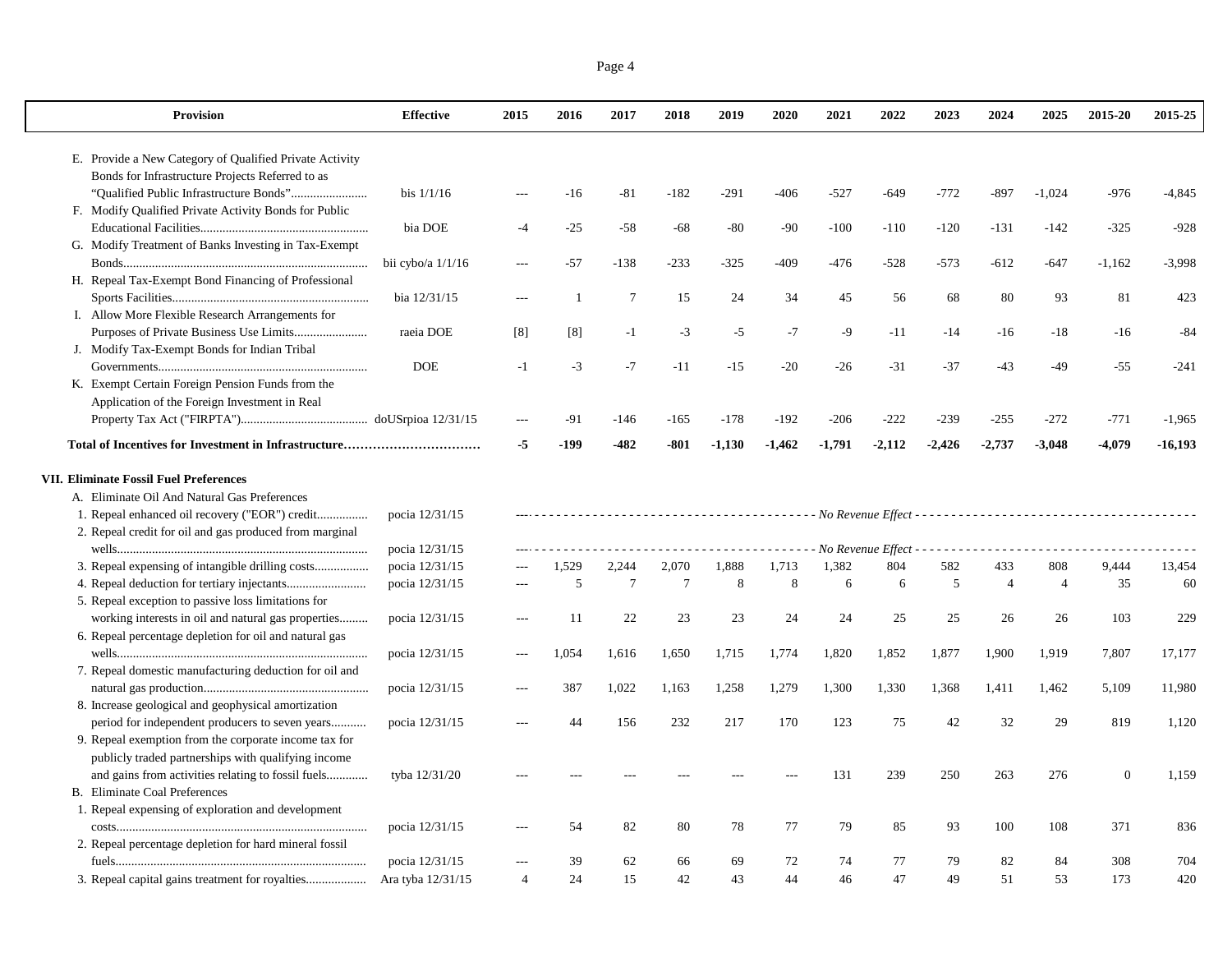| <b>Provision</b>                                                              | <b>Effective</b> | 2015           | 2016  | 2017   | 2018   | 2019   | 2020   | 2021   | 2022   | 2023   | 2024   | 2025   | 2015-20 | 2015-25 |
|-------------------------------------------------------------------------------|------------------|----------------|-------|--------|--------|--------|--------|--------|--------|--------|--------|--------|---------|---------|
| 4. Repeal domestic manufacturing deduction for the                            |                  |                |       |        |        |        |        |        |        |        |        |        |         |         |
| production of coal and other hard mineral fossil fuels                        | pocia 12/31/15   |                | 13    | 35     | 40     | 45     | 49     | 50     | 51     | 53     | 55     | 57     | 182     | 448     |
|                                                                               |                  | 4              | 3,160 | 5,261  | 5,373  | 5,344  | 5,210  | 5,035  | 4,591  | 4,423  | 4,357  | 4,826  | 24,351  | 47,587  |
| VIII. Reform the Treatment of Financial and Insurance                         |                  |                |       |        |        |        |        |        |        |        |        |        |         |         |
| <b>Industry Products</b><br>A. Require that Derivative Contracts be Marked to |                  |                |       |        |        |        |        |        |        |        |        |        |         |         |
| Market with Resulting Gain or Loss Treated as                                 |                  |                |       |        |        |        |        |        |        |        |        |        |         |         |
|                                                                               | dceia 12/31/15   | $---$          | 533   | 3,405  | 2,498  | 2,091  | 1,839  | 1,486  | 1,332  | 1,218  | 1,096  | 997    | 10,366  | 16,496  |
| B. Modify Rules that Apply to Sales of Life Insurance                         |                  |                |       |        |        |        |        |        |        |        |        |        |         |         |
|                                                                               | [9]              |                | 40    | 52     | 64     | 76     | 90     | 107    | 120    | 137    | 158    | 177    | 322     | 1,021   |
| C. Modify Proration Rules for Life Insurance Company                          |                  |                |       |        |        |        |        |        |        |        |        |        |         |         |
|                                                                               | tyba 12/31/15    |                | 186   | 509    | 555    | 609    | 670    | 683    | 697    | 711    | 726    | 740    | 2,529   | 6,086   |
| D. Extend Pro Rata Interest Expense Disallowance for                          |                  |                |       |        |        |        |        |        |        |        |        |        |         |         |
|                                                                               | [10]             |                | 45    | 191    | 385    | 479    | 629    | 765    | 953    | 1,100  | 1,290  | 1,350  | 1.729   | 7.187   |
| E. Conform Net Operating Loss Rules of Life Insurance                         |                  |                |       |        |        |        |        |        |        |        |        |        |         |         |
| Companies to Those of Other Corporations                                      | tyba 12/31/15    |                | 40    | 65     | 30     | 31     | 32     | 33     | 34     | 36     | 37     | 38     | 198     | 376     |
|                                                                               |                  |                |       |        |        |        |        |        |        |        |        |        |         |         |
| <b>Total of Reform Treatment of Financial and Insurance</b>                   |                  | $\overline{a}$ |       | 4.222  | 3,532  |        |        |        |        |        |        |        |         |         |
|                                                                               |                  |                | 844   |        |        | 3,286  | 3,260  | 3,074  | 3,136  | 3,202  | 3,307  | 3,302  | 15,144  | 31,166  |
| IX. Other Revenue Changes and Loophole Closers                                |                  |                |       |        |        |        |        |        |        |        |        |        |         |         |
| A. Repeal Last-In, First-Out ("LIFO") Method of                               |                  |                |       |        |        |        |        |        |        |        |        |        |         |         |
|                                                                               | ftyba 12/31/15   |                | 5,426 | 10,869 | 10,906 | 10,943 | 10,981 | 11.020 | 11.059 | 11.100 | 11,141 | 11,183 | 49,125  | 104,628 |
| B. Repeal Lower-Of- Cost-or-Market ("LCM") Inventory                          |                  |                |       |        |        |        |        |        |        |        |        |        |         |         |
|                                                                               | tyba 12/31/15    | $\overline{a}$ | 513   | 1,026  | 1,027  | 1,029  | 556    | 83     | 85     | 86     | 88     | 90     | 4,151   | 4,583   |
| C. Modify Like-Kind Exchange Rules for Real                                   |                  |                |       |        |        |        |        |        |        |        |        |        |         |         |
|                                                                               | lkeca 12/31/15   |                | 38    | 86     | 148    | 252    | 423    | 699    | 1,086  | 1,641  | 2,460  | 3,671  | 947     | 10,504  |
| D. Modify Depreciation Rules for Purchases of General                         |                  |                |       |        |        |        |        |        |        |        |        |        |         |         |
|                                                                               | ppisa 12/31/15   |                | 92    | 318    | 504    | 567    | 635    | 659    | 487    | 269    | 170    | 146    | 2,116   | 3,847   |
| E. Expand the Definition of Built-In Loss for Purposes                        |                  |                |       |        |        |        |        |        |        |        |        |        |         |         |
|                                                                               | soea DOE         | 7              | 47    | 62     | 64     | 67     | 69     | 73     | 76     | 80     | 83     | 87     | 316     | 715     |
| F. Extend Partnership Basis Limitation Rules to                               |                  |                |       |        |        |        |        |        |        |        |        |        |         |         |
|                                                                               | ptybo/a DOE      | 15             | 95    | 123    | 129    | 133    | 140    | 146    | 152    | 160    | 167    | 175    | 635     | 1,435   |
| G. Limit the Importation of Losses Under Related Party                        |                  |                |       |        |        |        |        |        |        |        |        |        |         |         |
|                                                                               | tma DOE          | 28             | 92    | 115    | 119    | 124    | 129    | 136    | 141    | 148    | 155    | 162    | 607     | 1,349   |
|                                                                               | dpoia 12/31/15   | $\overline{a}$ | 27    | 37     | 38     | 39     | 40     | 42     | 43     | 44     | 45     | 47     | 181     | 402     |
|                                                                               | toa 12/31/15     | $\sim$         | 14    | 20     | 20     | 20     | 21     | 22     | 23     | 24     | 25     | 26     | 95      | 215     |
|                                                                               |                  | $\overline{a}$ | 28    | 80     | 82     | 84     | 87     | 89     | 91     | 94     | 95     | 96     | 361     | 826     |
| K. Repeal Federal Insurance Contributions Act                                 |                  |                |       |        |        |        |        |        |        |        |        |        |         |         |
|                                                                               | tyba 12/31/15    | $\overline{a}$ | 552   | 983    | 1.084  | 1.172  | 1,239  | 1.300  | 1.365  | 1,434  | 1,505  | 1,540  | 5,031   | 12,176  |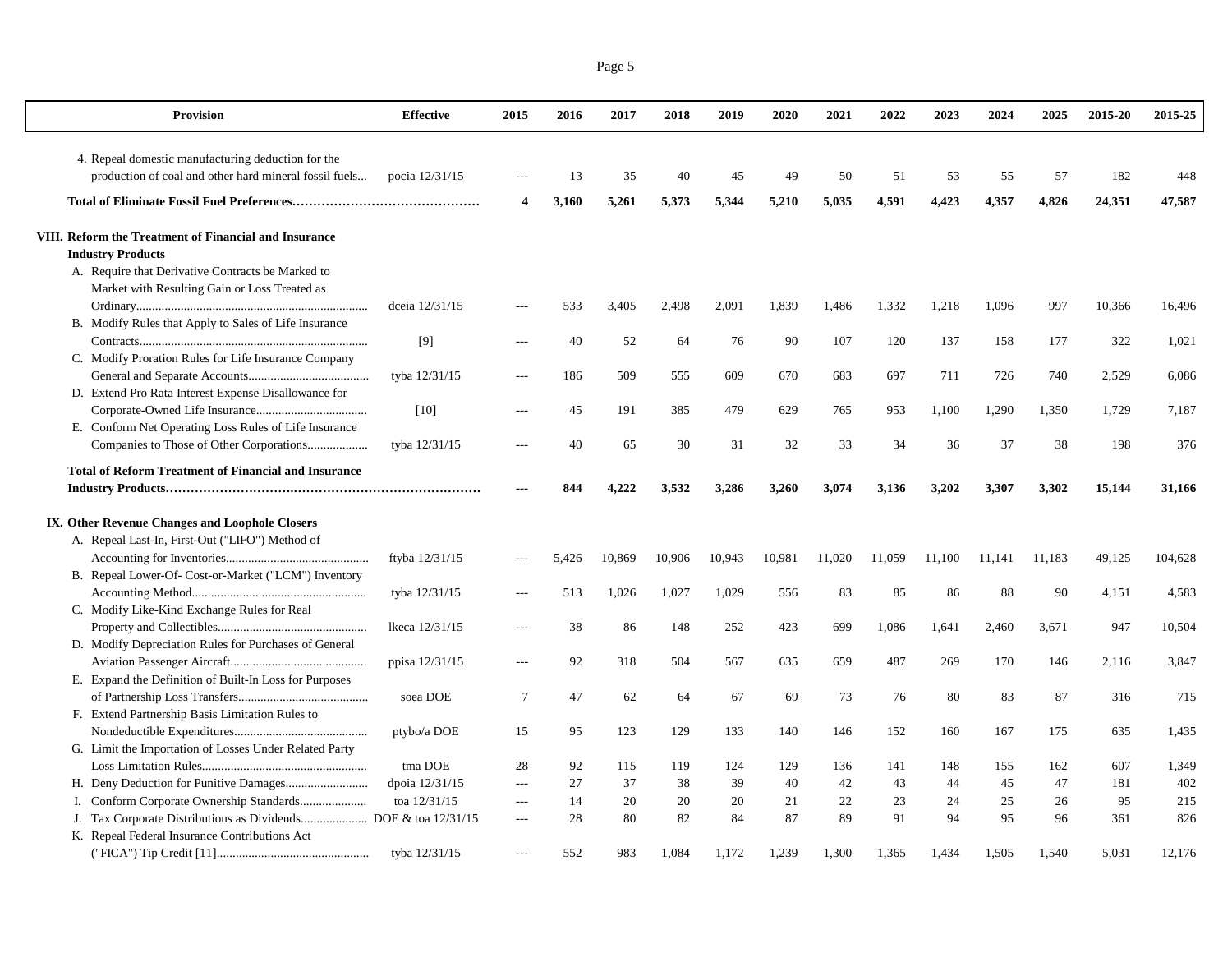| <b>Provision</b>                                                                                   | <b>Effective</b> | 2015  | 2016     | 2017      | 2018     | 2019                | 2020     | 2021                                  | 2022     | 2023      | 2024      | 2025      | 2015-20   | 2015-25    |
|----------------------------------------------------------------------------------------------------|------------------|-------|----------|-----------|----------|---------------------|----------|---------------------------------------|----------|-----------|-----------|-----------|-----------|------------|
| L. Repeal the Excise Tax Credit for Distilled Spirits with                                         |                  |       |          |           |          |                     |          |                                       |          |           |           |           |           |            |
|                                                                                                    |                  |       | 89       | 119       | 120      | 120                 | 121      | 121                                   | 122      | 122       | 123       | 123       | 568       | 1,179      |
| Total of Other Revenue Changes and Loophole Closers                                                |                  | 50    | 7,013    | 13,838    | 14,241   | 14,550              | 14,441   | 14,390                                | 14,731   | 15,202    | 16,057    | 17,345    | 64,133    | 141,859    |
| X. Tax Reform for Families and Individuals                                                         |                  |       |          |           |          |                     |          |                                       |          |           |           |           |           |            |
|                                                                                                    | tyba 12/31/15    |       |          | $-4,180$  | $-4,337$ | $-4,506$            | $-4,719$ | $-4,909$                              | $-5,146$ | $-5,383$  | $-5,623$  | $-5,873$  | $-17,783$ | $-44,717$  |
| B. Simplify and Better Target Tax Benefits for Education                                           |                  |       |          |           |          |                     |          |                                       |          |           |           |           |           |            |
| 1. Expand and modify the AOTC and repeal Lifetime                                                  |                  |       |          |           |          |                     |          |                                       |          |           |           |           |           |            |
|                                                                                                    | tyba 12/31/15    | $---$ | -548     | $-2,732$  | $-2,637$ | $-2,543$            | $-3,310$ | $-3,902$                              | $-4,726$ | $-4,816$  | $-5,652$  | $-6,591$  | $-11,770$ | -37,457    |
| 2. Make Pell grants excludable from income [2]                                                     | tyba 12/31/15    |       | $-30$    | $-335$    | $-615$   | $-592$              | $-575$   | $-570$                                | $-561$   | $-561$    | $-558$    | $-548$    | $-2,146$  | $-4,944$   |
| 3. Modify reporting of tuition expenses and scholarships                                           |                  |       |          |           |          |                     |          |                                       |          |           |           |           |           |            |
|                                                                                                    | tyba 12/31/15    |       | .5       | 45        | 48       | 51                  | 54       | 57                                    | 60       | 64        | 67        | 69        | 203       | 520        |
| 4. Repeal the student loan interest deduction and<br>provide exclusion for certain debt relief and | tyba 12/31/15 &  |       |          |           |          |                     |          |                                       |          |           |           |           |           |            |
|                                                                                                    | dola 12/31/15    |       |          | $-14$     | $-14$    | $-15$               | 9        | 132                                   | 263      | 397       | 535       | 685       | $-37$     | 1,976      |
| 5. Repeal Coverdells and reduce the Federal tax benefits                                           |                  |       |          |           |          |                     |          |                                       |          |           |           |           |           |            |
|                                                                                                    | tyba 12/31/15    |       |          |           |          |                     |          |                                       |          |           |           |           |           |            |
| C. Provide for Automatic Enrollment in IRAs, Including a                                           |                  |       |          |           |          |                     |          |                                       |          |           |           |           |           |            |
| Small Employer Tax Credit, Increase the Tax Credit                                                 |                  |       |          |           |          |                     |          |                                       |          |           |           |           |           |            |
| for Small Employer Plan Start-Up Costs, and Provide                                                |                  |       |          |           |          |                     |          |                                       |          |           |           |           |           |            |
| an Additional Tax Credit for Small Employer Plans                                                  |                  |       |          |           |          |                     |          |                                       |          |           |           |           |           |            |
|                                                                                                    | tyba 12/31/16    |       |          | -561      | $-1,415$ | $-1,460$            | $-1,480$ | $-1,470$                              | $-1,534$ | $-1,610$  | $-1,684$  | $-1,754$  | $-4,917$  | $-12,968$  |
| D. Expand Penalty-Free Withdrawals for Long-Term                                                   |                  |       |          |           |          |                     |          |                                       |          |           |           |           |           |            |
|                                                                                                    | edoa 12/31/15    |       | $-105$   | $-144$    | $-150$   | $-160$              | $-170$   | $-178$                                | $-187$   | $-195$    | $-205$    | $-214$    | $-729$    | $-1,708$   |
| E. Require Retirement Plans to Allow Long-Term                                                     |                  |       |          |           |          |                     |          |                                       |          |           |           |           |           |            |
|                                                                                                    | pyba 12/31/15    |       | $-35$    | $-55$     | $-64$    | $-72$               | $-83$    | $-94$                                 | $-106$   | $-118$    | $-130$    | $-144$    | $-309$    | $-901$     |
|                                                                                                    | pyba 12/31/15    |       |          |           |          |                     |          | - Negligible Revenue Effect - - - - - |          |           |           |           |           |            |
| G. Simplify Minimum Required Distribution ("MRD")                                                  |                  |       |          |           |          |                     |          |                                       |          |           |           |           |           |            |
|                                                                                                    | $[12]$           |       | $-7$     | $-31$     | -40      | $-30$               | -5       | 22                                    | 59       | 105       | 161       | 227       | $-114$    | 460        |
| H. Allow All Inherited Plan and IRA Balances to be                                                 |                  |       |          |           |          |                     |          |                                       |          |           |           |           |           |            |
|                                                                                                    | dma 12/31/15     |       |          |           |          |                     |          |                                       |          |           |           |           |           |            |
| I. Expand the EITC for Workers without Qualifying                                                  |                  |       |          |           |          |                     |          |                                       |          |           |           |           |           |            |
|                                                                                                    | tyba 12/31/15    |       | -68      | $-6,830$  | $-6,984$ | $-7,036$            | $-7,114$ | $-7,167$                              | $-7,271$ | $-7,365$  | $-7,498$  | $-7,636$  | $-28,031$ | $-64,969$  |
| Simplify the Rules for Claiming the EITC for Workers<br>J.                                         |                  |       |          |           |          |                     |          |                                       |          |           |           |           |           |            |
|                                                                                                    | tyba 12/31/15    |       |          | $-82$     | -86      | $-87$               | $-90$    | $-93$                                 | $-96$    | -99       | $-101$    | $-104$    | $-346$    | $-838$     |
| K. Provide a Second-Earner Tax Credit [2]                                                          | tyba 12/31/15    | ---   | $-2,517$ | $-8,401$  | $-8,449$ | $-8,525$            | $-8,590$ | $-8,646$                              | $-8,697$ | $-8,766$  | $-8,811$  | $-8,854$  | $-36,483$ | $-80,257$  |
| L. Extend Exclusion from Income for Cancellation of                                                |                  |       |          |           |          |                     |          |                                       |          |           |           |           |           |            |
| Certain Home Mortgage Debt (sunset 12/31/17)                                                       | doioa 12/31/14   | -454  | $-2,887$ | $-1,991$  | $-1,187$ |                     |          |                                       |          |           |           |           | $-6,519$  | $-6,519$   |
|                                                                                                    |                  | -454  | $-6,239$ | $-25,311$ |          | $-25,930$ $-24,975$ | -26,073  | -26,818                               | -27,942  | $-28,347$ | $-29.499$ | $-30,737$ | -108,981  | $-252,322$ |
| XI. Reforms to Capital Gains Taxation, Upper-Income Tax                                            |                  |       |          |           |          |                     |          |                                       |          |           |           |           |           |            |
| Benefits, and the Taxation of Financial Institutions                                               |                  |       |          |           |          |                     |          |                                       |          |           |           |           |           |            |
| A. Reduce the Value of Certain Tax Expenditures                                                    | tyba 12/31/15    | -576  | 14,405   | 48,017    | 46,764   | 49,755              | 52,924   | 56,238                                | 59,476   | 62,603    | 65,922    | 69,545    | 211,290   | 525,075    |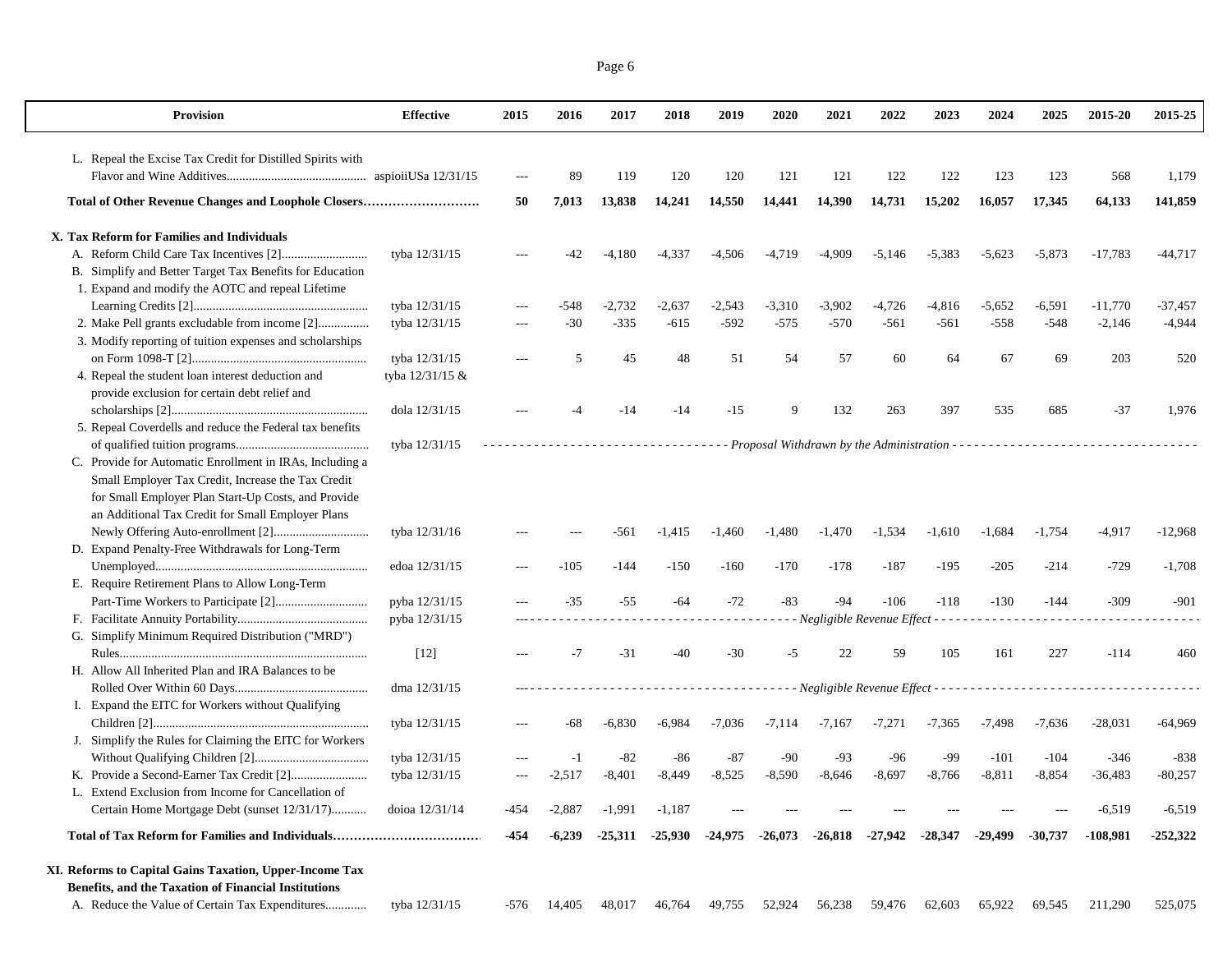| <b>Provision</b>                                                | <b>Effective</b>     | 2015           | 2016   | 2017     | 2018           | 2019   | 2020   | 2021   | 2022    | 2023    | 2024    | 2025    | 2015-20  | 2015-25  |
|-----------------------------------------------------------------|----------------------|----------------|--------|----------|----------------|--------|--------|--------|---------|---------|---------|---------|----------|----------|
|                                                                 | $[13]$               | 3,198          | 21,591 | 5,273    | 19,245         | 20,749 | 22,384 | 24,173 | 26,106  | 27,997  | 30,012  | 32.121  | 92,440   | 232,847  |
| C. Implement the Buffett Rule by Imposing a New "Fair"          |                      |                |        |          |                |        |        |        |         |         |         |         |          |          |
|                                                                 | tyba 12/31/15        | 1,120          | 5,136  | $-5,546$ | 4,503          | 4,785  | 5,092  | 5,409  | 5,785   | 6,045   | 6,275   | 6,546   | 15,090   | 45,151   |
|                                                                 | 1/1/16               | $\sim$         | 5,640  | 10,807   | 10,750         | 10,994 | 11,230 | 11,489 | 11,753  | 12,023  | 12,300  | 12,583  | 49,421   | 109,569  |
| <b>Total of Reforms to Capital Gains Taxation, Upper-Income</b> |                      |                |        |          |                |        |        |        |         |         |         |         |          |          |
|                                                                 |                      | 3,742          | 46,772 | 58,551   | 81,262         | 86,283 | 91,630 | 97,309 | 103,120 | 108,668 | 114,509 | 120,795 | 368,241  | 912,642  |
| <b>XII. Loophole Closers</b>                                    |                      |                |        |          |                |        |        |        |         |         |         |         |          |          |
| A. Require Current Inclusion in Income of Accrued               |                      |                |        |          |                |        |        |        |         |         |         |         |          |          |
| Market Discount and Limit the Accrual Amount for                |                      |                |        |          |                |        |        |        |         |         |         |         |          |          |
|                                                                 | dsaa 12/31/15        |                | 11     | 40       | 75             | 107    | 126    | 128    | 118     | 99      | 77      | 57      | 359      | 839      |
| B. Require that the Cost Basis of Stock that is a Covered       |                      |                |        |          |                |        |        |        |         |         |         |         |          |          |
| Security Must Be Determined Using an Average Cost               |                      |                |        |          |                |        |        |        |         |         |         |         |          |          |
|                                                                 | psaa 12/31/15        | $-2$           | $-10$  | $-8$     | 11             | 69     | 142    | 195    | 256     | 320     | 362     | 406     | 202      | 1,741    |
| C. Tax Carried (Profits) Interests as Ordinary Income           | tyea 12/31/15        | 60             | 1,322  | 2,056    | 2,091          | 1,853  | 1,736  | 1,564  | 1,432   | 1,296   | 1,175   | 1,059   | 9,118    | 15,644   |
| D. Require Non-Spouse Beneficiaries of Deceased IRA             |                      |                |        |          |                |        |        |        |         |         |         |         |          |          |
| Owners and Retirement Plan Participants to Take                 |                      |                |        |          |                |        |        |        |         |         |         |         |          |          |
| Inherited Distributions Over No More Than Five                  |                      |                |        |          |                |        |        |        |         |         |         |         |          |          |
|                                                                 | $[14]$               | $\overline{a}$ | [15]   | 40       | 150            | 278    | 462    | 869    | 943     | 906     | 867     | 824     | 929      | 5,339    |
| E. Limit the Total Accrual of Tax-Favored Retirement            |                      |                |        |          |                |        |        |        |         |         |         |         |          |          |
|                                                                 | caaf tyba $12/31/15$ | $\sim$         | 296    | 401      | 412            | 423    | 433    | 445    | 459     | 472     | 486     | 500     | 1,965    | 4,327    |
| F. Conform Self-Employment Contributions Act ("SECA")           |                      |                |        |          |                |        |        |        |         |         |         |         |          |          |
| Taxes For Professional Service Businesses [17]                  | tyba 12/31/15        |                | 1,511  | 2,805    | 3,073          | 3,260  | 3,387  | 3,538  | 3,697   | 3,858   | 4,034   | 4,219   | 14,036   | 33,382   |
|                                                                 | doa 12/31/15         | $---$          | $[15]$ | 3        | $\overline{7}$ | 12     | 18     | 24     | 30      | 36      | 43      | 50      | 41       | 224      |
| H. Eliminate Deduction for Dividends on Stock of                |                      |                |        |          |                |        |        |        |         |         |         |         |          |          |
| Publicly-Traded Corporations Held in Employee                   |                      |                |        |          |                |        |        |        |         |         |         |         |          |          |
|                                                                 | dadpa DOE            | 173            | 649    | 969      | 1,003          | 1,038  | 1,075  | 1,112  | 1,151   | 1,191   | 1,233   | 1,276   | 4,907    | 10,870   |
| I. Repeal Exclusion of Net Unrealized Appreciation in           |                      |                |        |          |                |        |        |        |         |         |         |         |          |          |
|                                                                 | dma 12/31/15         |                | $-16$  | $-22$    | $-16$          | $-10$  | $-4$   | 2      | 11      | 20      | 29      | 42      | $-68$    | 36       |
| J. Disallow the Deduction for Charitable Contributions          |                      |                |        |          |                |        |        |        |         |         |         |         |          |          |
| that are a Prerequisite for Purchasing Tickets to               |                      |                |        |          |                |        |        |        |         |         |         |         |          |          |
|                                                                 |                      |                | 43     | 218      | 227            | 236    | 245    | 255    | 265     | 276     | 287     | 299     | 970      | 2,352    |
|                                                                 |                      | 232            | 3,807  | 6,502    | 7,033          | 7,265  | 7,620  | 8,133  | 8,362   | 8,474   | 8,594   | 8,731   | 32,459   | 74,754   |
|                                                                 |                      |                |        |          |                |        |        |        |         |         |         |         |          |          |
| XIII. Incentives for Job Creation, Clean Energy, and            |                      |                |        |          |                |        |        |        |         |         |         |         |          |          |
| <b>Manufacturing</b>                                            |                      |                |        |          |                |        |        |        |         |         |         |         |          |          |
| A. Designate Promise Zones                                      |                      |                |        |          |                |        |        |        |         |         |         |         |          |          |
| 1. Employment credit provided to businesses that                | tyba 12/31/15        |                | -54    | $-211$   | $-370$         | $-524$ | $-620$ | $-621$ | $-622$  | $-624$  | $-625$  | $-627$  | $-1.779$ | $-4.898$ |
| 2. Allow qualified property placed in service within the        |                      |                |        |          |                |        |        |        |         |         |         |         |          |          |
| zone to be eligible for additional first-year depreciation      |                      |                |        |          |                |        |        |        |         |         |         |         |          |          |
|                                                                 | tyba 12/31/15        |                | -199   | $-507$   | $-354$         | $-255$ | $-186$ | $-132$ | $-100$  | -83     | $-79$   | -84     | $-1,501$ | $-1,979$ |
|                                                                 |                      |                |        |          |                |        |        |        |         |         |         |         |          |          |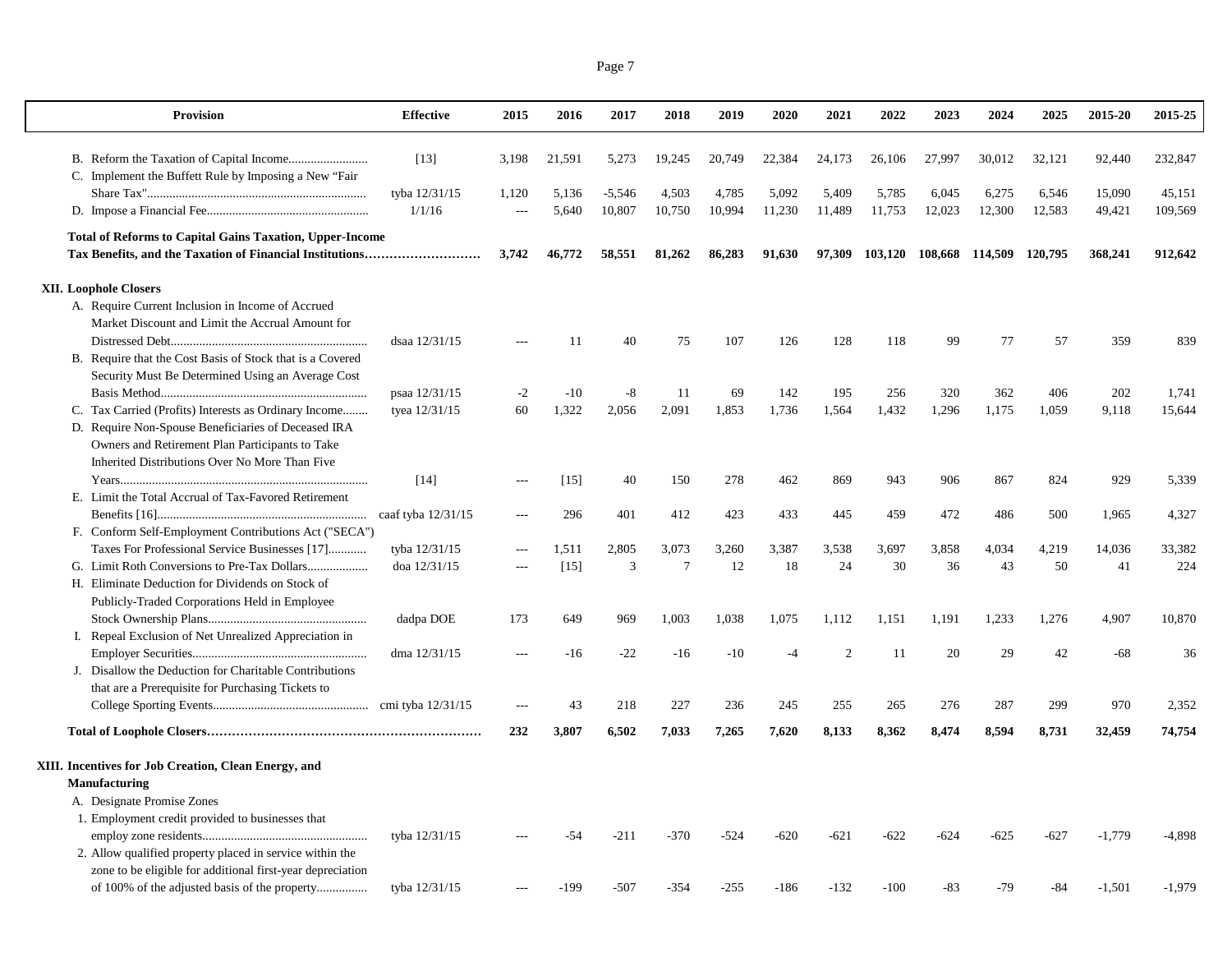| <b>Provision</b>                                                                                | <b>Effective</b>                    | 2015                     | 2016   | 2017           | 2018     | 2019     | 2020     | 2021                          | 2022     | 2023     | 2024     | 2025     | 2015-20  | 2015-25   |
|-------------------------------------------------------------------------------------------------|-------------------------------------|--------------------------|--------|----------------|----------|----------|----------|-------------------------------|----------|----------|----------|----------|----------|-----------|
|                                                                                                 | vpisa 12/31/15 &                    |                          |        |                |          |          |          |                               |          |          |          |          |          |           |
| B. Provide a Tax Credit for the Production of                                                   | before $1/1/23$                     |                          | $-272$ |                |          |          |          | $-342$                        |          |          |          |          |          |           |
|                                                                                                 |                                     | $\overline{\phantom{a}}$ |        | $-394$         | -368     | $-415$   | $-400$   |                               | $-332$   | $-189$   | $-67$    | $-31$    | $-1,849$ | $-2,810$  |
| C. Provide a Tax Credit for Medium- and Heavy-Duty<br>Alternative-Fuel Commercial Vehicles [19] | vpisa 12/31/15 &<br>before $1/1/22$ |                          | $-69$  |                |          |          |          | $-209$                        |          |          |          |          |          |           |
|                                                                                                 | haa 12/31/15 &                      | $---$                    |        | $-112$         | $-132$   | $-159$   | $-188$   |                               | $-116$   | $-63$    | $-56$    | $-51$    | $-661$   | $-1,157$  |
| D. Modify and Extend the Tax Credit for the                                                     |                                     |                          |        |                |          |          |          |                               |          |          |          |          |          |           |
| Construction of Energy-Efficient New Homes                                                      | before $1/1/26$                     | $-62$                    | $-119$ | $-150$         | $-178$   | $-200$   | $-218$   | $-232$                        | $-238$   | $-237$   | $-233$   | $-231$   | $-926$   | $-2,098$  |
| E. Reduce Excise Taxes on Liquefied Natural Gas to                                              |                                     |                          |        | $-3$           | $-3$     | $-3$     | $-3$     | $-3$                          |          | $-4$     | -4       | $-4$     |          | $-34$     |
|                                                                                                 | fsoua 12/31/15                      |                          | $-2$   |                |          |          |          |                               | $-3$     |          |          |          | $-15$    |           |
| F. Enhance and Modify the Conservation Easement<br>Deduction                                    |                                     |                          |        |                |          |          |          |                               |          |          |          |          |          |           |
| 1. Enhance and make permanent incentives for the                                                |                                     |                          |        |                |          |          |          |                               |          |          |          |          |          |           |
|                                                                                                 | cma DOE                             | $-13$                    | $-38$  | $-45$          | $-48$    | $-50$    | $-55$    | -66                           | $-75$    | $-84$    | $-92$    | $-100$   | $-249$   | $-666$    |
| 2. Pilot an allocable credit for conservation contributions                                     |                                     |                          |        |                |          |          |          |                               |          |          |          |          |          |           |
|                                                                                                 | cma DOE                             | -5                       | $-19$  | -25            | $-25$    | $-25$    | $-25$    | $-25$                         | $-25$    | $-25$    | $-25$    | $-25$    | $-124$   | $-249$    |
| 3. Eliminate the deduction for contributions of                                                 |                                     |                          |        |                |          |          |          |                               |          |          |          |          |          |           |
|                                                                                                 | cma DOE                             | 10                       | 24     | 24             | 25       | 25       | 26       | 26                            | 27       | 28       | 28       | 29       | 134      | 272       |
| 4. Restrict deductions and harmonize the rules for                                              |                                     |                          |        |                |          |          |          |                               |          |          |          |          |          |           |
| contributions of conservation easements for historic                                            |                                     |                          |        |                |          |          |          |                               |          |          |          |          |          |           |
|                                                                                                 | cma DOE                             | $\overline{4}$           | 19     | 20             | 20       | 21       | 22       | 22                            | 23       | 24       | 24       | 30       | 106      | 229       |
| <b>Total of Incentives for Job Creation, Clean Energy, and</b>                                  |                                     |                          |        |                |          |          |          |                               |          |          |          |          |          |           |
|                                                                                                 |                                     | -67                      | $-728$ | $-1.403$       | $-1,432$ | $-1,584$ | $-1.648$ | $-1,581$                      | $-1,461$ | $-1,258$ | $-1,129$ | $-1.095$ | $-6.863$ | $-13,390$ |
| XIV. Modify Estate and Gift Tax Provisions                                                      |                                     | 2015                     | 2016   | 2017           | 2018     | 2019     | 2020     | 2021                          | 2022     | 2023     | 2024     | 2025     | 2015-20  | 2015-25   |
| A. Restore the Estate, Gift and Generation-Skipping                                             |                                     |                          |        |                |          |          |          |                               |          |          |          |          |          |           |
| Transfer ("GST") Tax Parameters in Effect in                                                    |                                     |                          |        |                |          |          |          |                               |          |          |          |          |          |           |
| 2009 with Portability of Exemption Amount                                                       | dda &                               |                          |        |                |          |          |          |                               |          |          |          |          |          |           |
|                                                                                                 | tma 12/31/15                        | $---$                    | 1,576  | 7,028          | 8,978    | 12,085   | 15,506   | 16,769                        | 17,723   | 18,639   | 19,566   | 20,549   | 45,174   | 138,421   |
| B. Require Consistency in Value for Transfer and                                                |                                     |                          |        |                |          |          |          |                               |          |          |          |          |          |           |
|                                                                                                 | ta tyoe                             |                          | 25     | 172            | 190      | 203      | 215      | 225                           | 234      | 243      | 250      | 258      | 806      | 2,015     |
| C. Modify Transfer Tax Rules for Grantor Retained                                               |                                     |                          |        |                |          |          |          |                               |          |          |          |          |          |           |
| Annuity Trusts ("GRATs") and Other Grantor Trusts                                               | tca DOE                             | $- - -$                  | 87     | 217            | 300      | 421      | 589      | 821                           | 1,131    | 1.546    | 2,094    | 2,815    | 1,614    | 10.021    |
|                                                                                                 | tca DOE                             |                          |        |                |          |          |          | - Negligible Revenue Effect - |          |          |          |          |          |           |
| E. Extend the Lien on Estate Tax Deferrals where                                                |                                     |                          |        |                |          |          |          |                               |          |          |          |          |          |           |
| Estate Consists Largely of Interest in Closely Held                                             |                                     |                          |        |                |          |          |          |                               |          |          |          |          |          |           |
|                                                                                                 | $[22]$                              |                          | 3      | $\overline{4}$ | 6        | 8        | 8        | 8                             | 9        | 10       | 11       | 13       | 29       | 80        |
| F. Modify GST Tax Treatment of Health and Education                                             |                                     |                          |        |                |          |          |          |                               |          |          |          |          |          |           |
|                                                                                                 | $[23]$                              |                          | $-10$  | $-20$          | $-20$    | $-18$    | $-16$    | $-14$                         | $-12$    | $-10$    | $-8$     | $-7$     | $-83$    | $-134$    |
| G. Simplify Gift Tax Exclusion for Annual Gifts                                                 | gma tyoe                            |                          |        | 36             | 101      | 167      | 233      | 302                           | 385      | 448      | 538      |          | 538      | 2.211     |

**Total of Modify Estate and Gift Tax Provisions………………………………… --- 1,681 7,437 9,555 12,866 16,535 18,111 19,470 20,876 22,451 23,628 48,078 152,614**

*- - - - - - - - - - - - - - - - - - - - - - - - - - - - - - - - - - - - - - - - Negligible Revenue Effect - - - - - - - - - - - - - - - - - - - - - - - - - - - - - - - - - - - - - - - -* 

H. Expand Applicability of Definition of Executor............ DOE

Page 8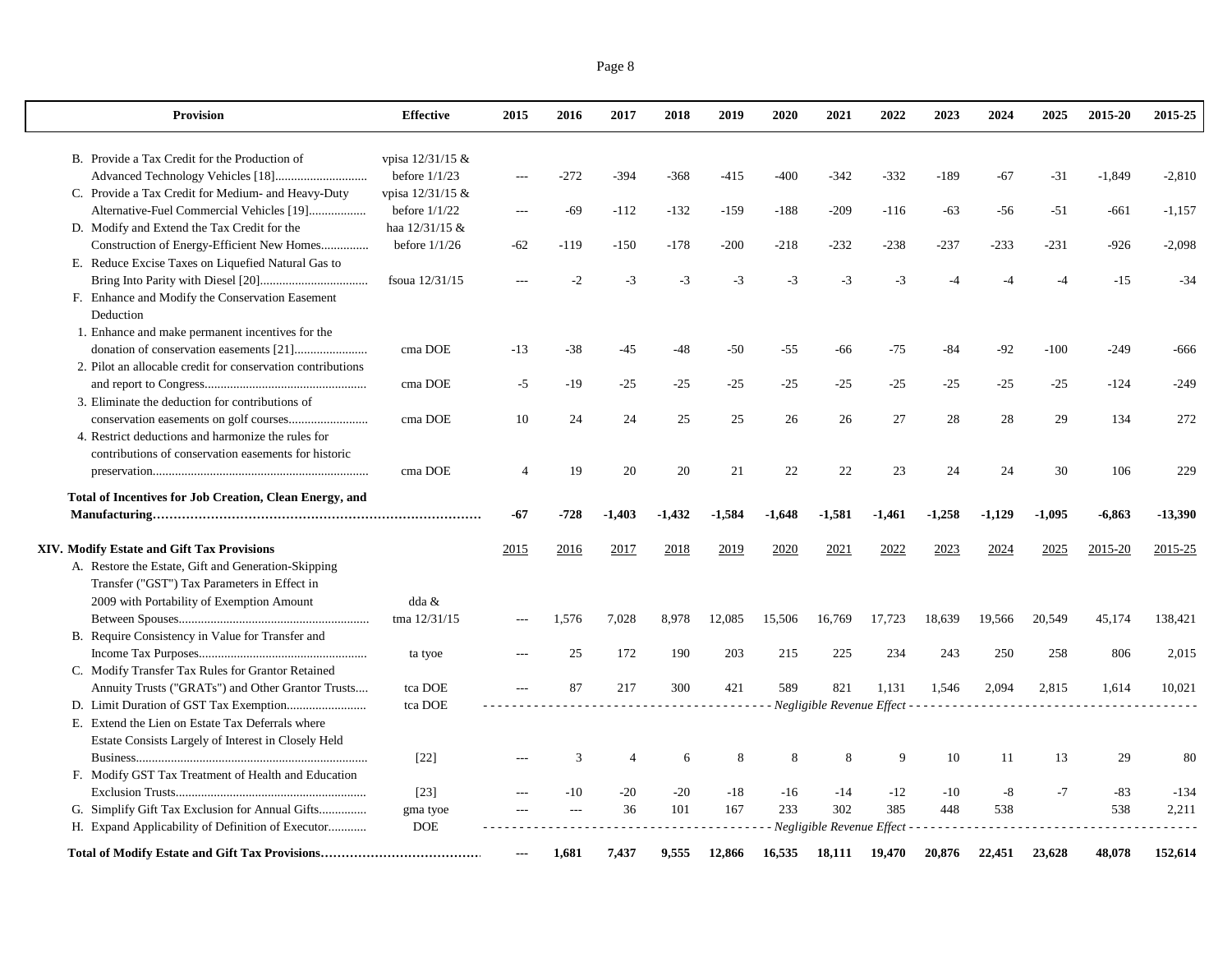| <b>Provision</b>                                                    | Effective       | 2015           | 2016           | 2017   | 2018           | 2019   | 2020     | 2021     | 2022     | 2023     | 2024     | 2025     | 2015-20 | 2015-25        |
|---------------------------------------------------------------------|-----------------|----------------|----------------|--------|----------------|--------|----------|----------|----------|----------|----------|----------|---------|----------------|
| XV. Other Revenue Raisers                                           |                 |                |                |        |                |        |          |          |          |          |          |          |         |                |
| A. Increase Oil Spill Liability Trust Fund Financing Rate           |                 |                |                |        |                |        |          |          |          |          |          |          |         |                |
| (to 9 Cents Per Barrel Effective 2016 and 10 Cents Per              |                 |                |                |        |                |        |          |          |          |          |          |          |         |                |
| Barrel Effective 2017) and Update the Law to Include                |                 |                |                |        |                |        |          |          |          |          |          |          |         |                |
|                                                                     | $[25]$          |                | 69             | 113    | 119            | 123    | 127      | 132      | 137      | 142      | 147      | 153      | 551     | 1,262          |
| B. Reinstate Superfund Taxes                                        |                 |                |                |        |                |        |          |          |          |          |          |          |         |                |
| 1. Reinstate and Extend Superfund Excise                            | pa 12/31/15 &   |                |                |        |                |        |          |          |          |          |          |          |         |                |
|                                                                     | before $1/1/26$ | $\sim$         | 421            | 563    | 564            | 564    | 563      | 561      | 561      | 561      | 561      | 562      | 2,675   | 5,479          |
| 2. Reinstate Superfund Environmental Income                         | tyba 12/31/15 & |                |                |        |                |        |          |          |          |          |          |          |         |                |
|                                                                     | before $1/1/26$ | $\overline{a}$ | 1,002          | 1,591  | 1,625          | 1,634  | 1,661    | 1,699    | 1,743    | 1,789    | 1,805    | 1,805    | 7,515   | 16,355         |
| C. Increase Tobacco Taxes and Index for                             |                 |                |                |        |                |        |          |          |          |          |          |          |         |                |
|                                                                     |                 |                |                |        |                | 8,222  |          |          |          | 9,225    | 9,422    |          | 39,349  | 85,325         |
|                                                                     | ara 12/31/15    |                | 6,395          | 8,241  | 8,005          |        | 8,485    | 8,726    | 8,998    |          |          | 9,605    |         |                |
| D. Make the 0.2 Percent Unemployment Insurance ("UI")               |                 |                |                |        |                |        |          |          |          |          |          |          |         |                |
|                                                                     | wpo/a 1/1/16    |                | 1.070          | 1,438  | 1,452          | 1,464  | 1,477    | 1,490    | 1,504    | 1,517    | 1,530    | 1,544    | 6,901   | 14,486         |
| E. Expand Federal Unemployment Tax Act ("FUTA")                     |                 |                |                |        |                |        |          |          |          |          |          |          |         |                |
|                                                                     | <b>DOE</b>      | $\overline{a}$ | $\overline{a}$ | 13,506 | 9.176          | 2,910  | $-3,610$ | $-3,030$ | $-2,740$ | $-2,962$ | $-3,324$ | $-2,678$ | 21,982  | 7,248          |
| F. Reform the UI extended benefits program [27]                     | 10/1/15         |                |                | $\sim$ | $\overline{1}$ | 6      | 15       | 25       | 20       | $-3$     | $-31$    | $-48$    | 22      | $-15$          |
|                                                                     | 10/1/15         | $---$          | $---$          | ---    | $-$            | $-49$  | $-155$   | $-156$   | $-121$   | $-106$   | $-202$   | $-165$   | $-204$  | $-954$         |
| H. Levy a Fee on the Production of Hardrock Minerals                |                 |                |                |        |                |        |          |          |          |          |          |          |         |                |
|                                                                     | rma 12/31/16    | $-$            | ---            | 111    | 148            | 148    | 148      | 148      | 148      | 148      | 148      | 148      | 555     | 1,295          |
| I. Return Fees on the Production of Coal to Pre-2006                |                 |                |                |        |                |        |          |          |          |          |          |          |         |                |
| Levels to Restore Abandoned Mines (sunset                           |                 |                |                |        |                |        |          |          |          |          |          |          |         |                |
|                                                                     | Cma 9/30/15     |                |                | 36     | 37             | 38     | 39       | 38       | 38       |          |          |          | 150     | 226            |
|                                                                     |                 |                | 8.957          | 25.599 | 21,127         | 15,060 | 8,750    | 9.633    | 10,288   | 10,311   | 10.056   | 10.926   | 79,496  | 130,707        |
| XVI. Reduce the Tax Gap and Make Reforms                            |                 |                |                |        |                |        |          |          |          |          |          |          |         |                |
| A. Expand Information Reporting                                     |                 |                |                |        |                |        |          |          |          |          |          |          |         |                |
| 1. Improve information reporting for certain businesses             |                 |                |                |        |                |        |          |          |          |          |          |          |         |                |
| and contractors:                                                    |                 |                |                |        |                |        |          |          |          |          |          |          |         |                |
| a. Require a certified taxpayer identification number               |                 |                |                |        |                |        |          |          |          |          |          |          |         |                |
| ("TIN") from contractors and allow certain                          |                 |                |                |        |                |        |          |          |          |          |          |          |         |                |
|                                                                     | pmtca 12/31/15  |                |                | 53     | 37             | 39     | 41       | 43       | 46       | 48       | 51       | 53       | 178     | 419            |
| b. Require information reporting for private separate               |                 |                |                |        |                |        |          |          |          |          |          |          |         |                |
|                                                                     | tyba 12/31/15   |                |                |        |                |        |          |          |          |          |          |          |         |                |
| 2. Provide an exception to the limitation on disclosing tax         |                 |                |                |        |                |        |          |          |          |          |          |          |         |                |
| return information to expand TIN matching beyond                    |                 |                |                |        |                |        |          |          |          |          |          |          |         |                |
| forms where payments are subject to backup                          |                 |                |                |        |                |        |          |          |          |          |          |          |         |                |
|                                                                     | <b>DOE</b>      |                |                |        |                |        |          |          |          |          |          |          |         |                |
|                                                                     |                 |                |                |        |                |        |          |          |          |          |          |          |         |                |
| 3. Provide for reciprocal reporting of information                  |                 |                |                |        |                |        |          |          |          |          |          |          |         |                |
| in connection with the implementation of the                        |                 |                |                |        |                |        |          |          |          |          |          |          |         |                |
| Foreign Account Tax Compliance Act ("FATCA")                        | rrtbfa 12/31/16 |                | ---            | [15]   | $[15]$         | $[15]$ | [15]     | $[15]$   | $[15]$   | [15]     | $[15]$   | [15]     | [15]    | $\overline{1}$ |
| 4. Improve mortgage interest deduction reporting irdf cyba 12/31/15 |                 | 19             | 131            | 154    | 160            | 172    | 180      | 200      | 215      | 236      | 260      | 283      | 816     | 2,010          |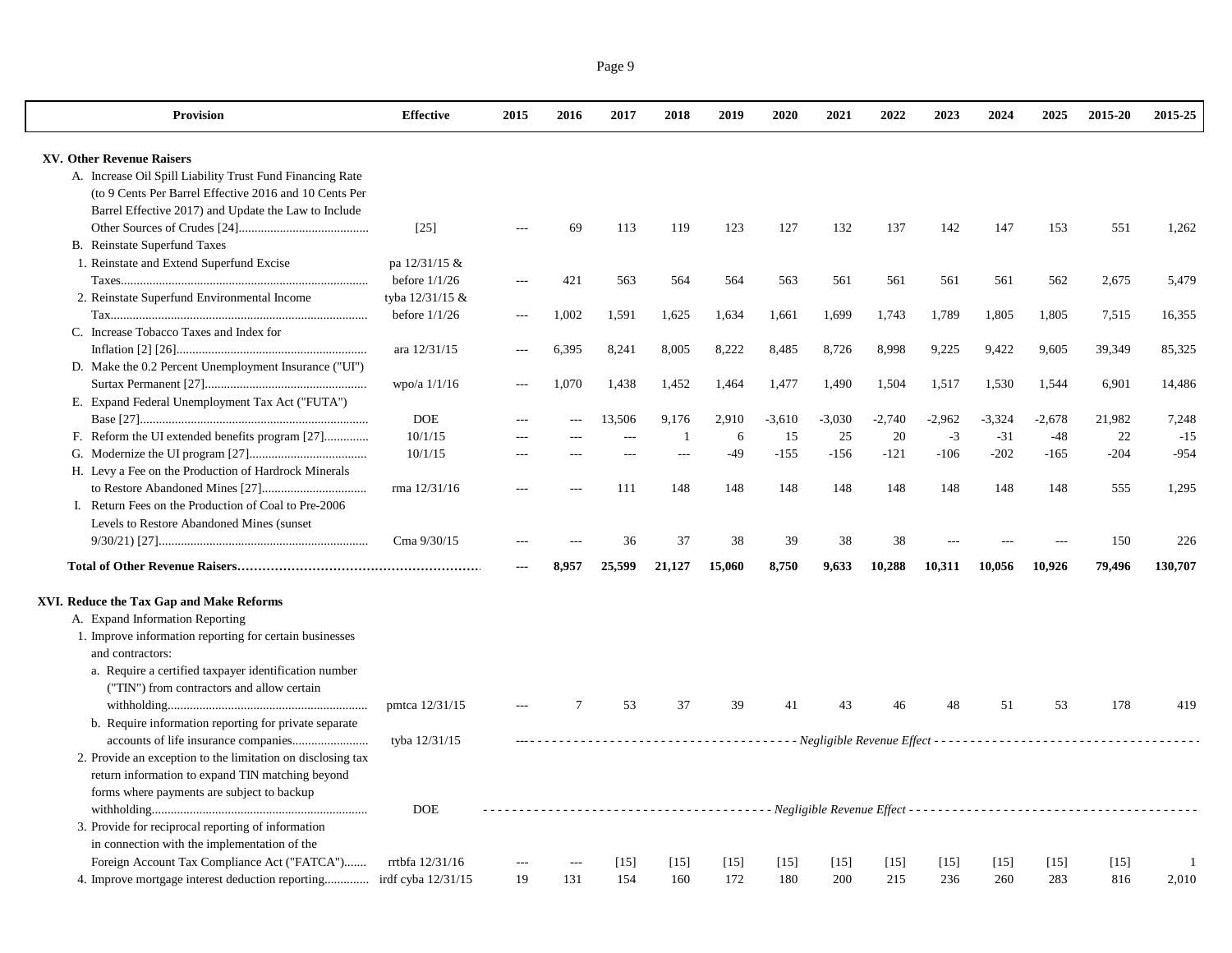| Provision                                                    | <b>Effective</b> | 2015           | 2016   | 2017   | 2018   | 2019   | 2020                                              | 2021   | 2022   | 2023   | 2024   | 2025   | 2015-20 | 2015-25      |
|--------------------------------------------------------------|------------------|----------------|--------|--------|--------|--------|---------------------------------------------------|--------|--------|--------|--------|--------|---------|--------------|
| 5. Require Form W-2 reporting for employer                   |                  |                |        |        |        |        |                                                   |        |        |        |        |        |         |              |
|                                                              |                  |                |        |        |        |        |                                                   |        |        |        |        |        |         |              |
| B. Improve Compliance By Businesses                          |                  |                |        |        |        |        |                                                   |        |        |        |        |        |         |              |
| 1. Increase certainty with respect to worker                 |                  |                |        |        |        |        |                                                   |        |        |        |        |        |         |              |
|                                                              | generally DOE    | $---$          | 158    | 551    | 993    | 1,183  | 1,254                                             | 1,277  | 1,306  | 1,335  | 1,359  | 1,378  | 4,140   | 10,796       |
| 2. Increase information sharing to administer excise         |                  |                |        |        |        |        |                                                   |        |        |        |        |        |         |              |
|                                                              | <b>DOE</b>       |                | 3      | 5      | 7      | 9      | 11                                                | 14     | 17     | 19     | 21     | 22     | 35      | 126          |
| 3. Provide authority to readily share beneficial ownership   |                  |                |        |        |        |        |                                                   |        |        |        |        |        |         |              |
|                                                              | <b>DOE</b>       | $[15]$         | $[15]$ | $[15]$ | [15]   | $[15]$ | $[15]$                                            | $[15]$ | [15]   | $[15]$ | $[15]$ | $[15]$ | $[15]$  | $\mathbf{1}$ |
| C. Strengthen Tax Administration                             |                  |                |        |        |        |        |                                                   |        |        |        |        |        |         |              |
| 1. Impose liability on shareholders to collect unpaid        |                  |                |        |        |        |        |                                                   |        |        |        |        |        |         |              |
| income taxes of applicable corporations                      | $[29]$           | 59             | 222    | 217    | 141    | 147    | 153                                               | 160    | 166    | 173    | 180    | 187    | 938     | 1,804        |
| 2. Increase levy authority for payments to Medicare          |                  |                |        |        |        |        |                                                   |        |        |        |        |        |         |              |
|                                                              | pma DOE          | $---$          | 40     | 55     | 56     | 57     | 58                                                | 60     | 61     | 62     | 63     | 64     | 267     | 577          |
| 3. Implement a program integrity statutory cap               |                  |                |        |        |        |        |                                                   |        |        |        |        |        |         |              |
|                                                              | <b>DOE</b>       | $\overline{a}$ | 432    | 1,454  | 2,939  | 4,440  | 5,913                                             | 7,099  | 7,867  | 8,230  | 8,410  | 8,471  | 15,178  | 55,255       |
| 4. Streamline audit and adjustment procedures for large      |                  |                |        |        |        |        |                                                   |        |        |        |        |        |         |              |
|                                                              | $[31]$           |                | ---    | 87     | 634    | 790    | 824                                               | 886    | 966    | 1,050  | 1,092  | 1,118  | 2,335   | 7,447        |
| 5. Revise offer-in-compromise application rules              | oicsa DOE        | $-5$           | $-5$   | $[32]$ | $[32]$ | $[32]$ | $[32]$                                            | $[32]$ | $[32]$ | $[32]$ | $[32]$ | $[32]$ | $-10$   | $-10$        |
| 6. Expand Internal Revenue Service ("IRS") access to         |                  |                |        |        |        |        |                                                   |        |        |        |        |        |         |              |
| information in the National Directory of New Hires           |                  |                |        |        |        |        |                                                   |        |        |        |        |        |         |              |
|                                                              | <b>DOE</b>       |                |        |        |        |        |                                                   |        |        |        |        |        |         |              |
| 7. Make repeated willful failure to file a tax return a      |                  |                |        |        |        |        |                                                   |        |        |        |        |        |         |              |
|                                                              | rrtbfa 12/31/15  |                |        |        |        |        |                                                   |        |        |        |        |        |         |              |
| 8. Facilitate tax compliance with local jurisdictions        | Dma DOE          |                |        |        |        |        |                                                   |        |        |        |        |        |         |              |
| 9. Extend statute of limitations for assessment of           |                  |                |        |        |        |        |                                                   |        |        |        |        |        |         |              |
|                                                              | rrtbfa 12/31/15  | $---$          | 26     | 70     | 87     | 98     | 110                                               | 126    | 146    | 168    | 177    | 182    | 391     | 1.190        |
|                                                              | Dma DOE          |                |        |        |        |        |                                                   |        |        |        |        |        |         |              |
| 11. Allow the IRS to absorb credit and debit card            |                  |                |        |        |        |        |                                                   |        |        |        |        |        |         |              |
|                                                              | pma DOE          |                |        |        |        |        |                                                   |        |        |        |        |        |         |              |
| 12. Provide the IRS with Greater Flexibility to Address      |                  |                |        |        |        |        |                                                   |        |        |        |        |        |         |              |
|                                                              | <b>DOE</b>       | $[15]$         | $[15]$ | 13     | 14     | 14     | 14                                                | 15     | 15     | 16     | 16     | 17     | 55      | 133          |
| 13. Enhance electronic filing of                             | tyba DOE &       |                |        |        |        |        |                                                   |        |        |        |        |        |         |              |
|                                                              | rrtbfa 12/31/15  |                |        |        |        |        |                                                   |        |        |        |        |        |         |              |
|                                                              | <b>DOE</b>       |                |        |        |        |        | ------- Negligible Revenue Effect --------------- |        |        |        |        |        |         |              |
|                                                              | <b>DOE</b>       | $---$          | $[15]$ | $[15]$ | $[15]$ | $[15]$ | [15]                                              | $[15]$ | $[15]$ | $[15]$ | $[15]$ | $[15]$ | $[15]$  | $[15]$       |
| 16. Extend IRS authority to require truncated Social         |                  |                |        |        |        |        |                                                   |        |        |        |        |        |         |              |
|                                                              | DOE              |                |        |        |        |        |                                                   |        |        |        |        |        |         |              |
|                                                              | <b>DOE</b>       |                |        |        |        |        |                                                   |        |        |        |        |        |         |              |
| 18. Allow States to send notices of intent to offset Federal |                  |                |        |        |        |        |                                                   |        |        |        |        |        |         |              |
| tax refunds to collect State tax obligations by regular      |                  |                |        |        |        |        |                                                   |        |        |        |        |        |         |              |
| 19. Rationalize tax return filing due dates so they are      | <b>DOE</b>       |                |        |        |        |        |                                                   |        |        |        |        |        |         |              |
|                                                              |                  |                |        |        |        |        |                                                   |        |        |        |        |        |         |              |
|                                                              | rrtbfa 12/31/15  | $\cdots$       | -878   | 10     | 7      | 66     | 81                                                | 80     | 84     | 85     | 88     | 95     | $-715$  | -284         |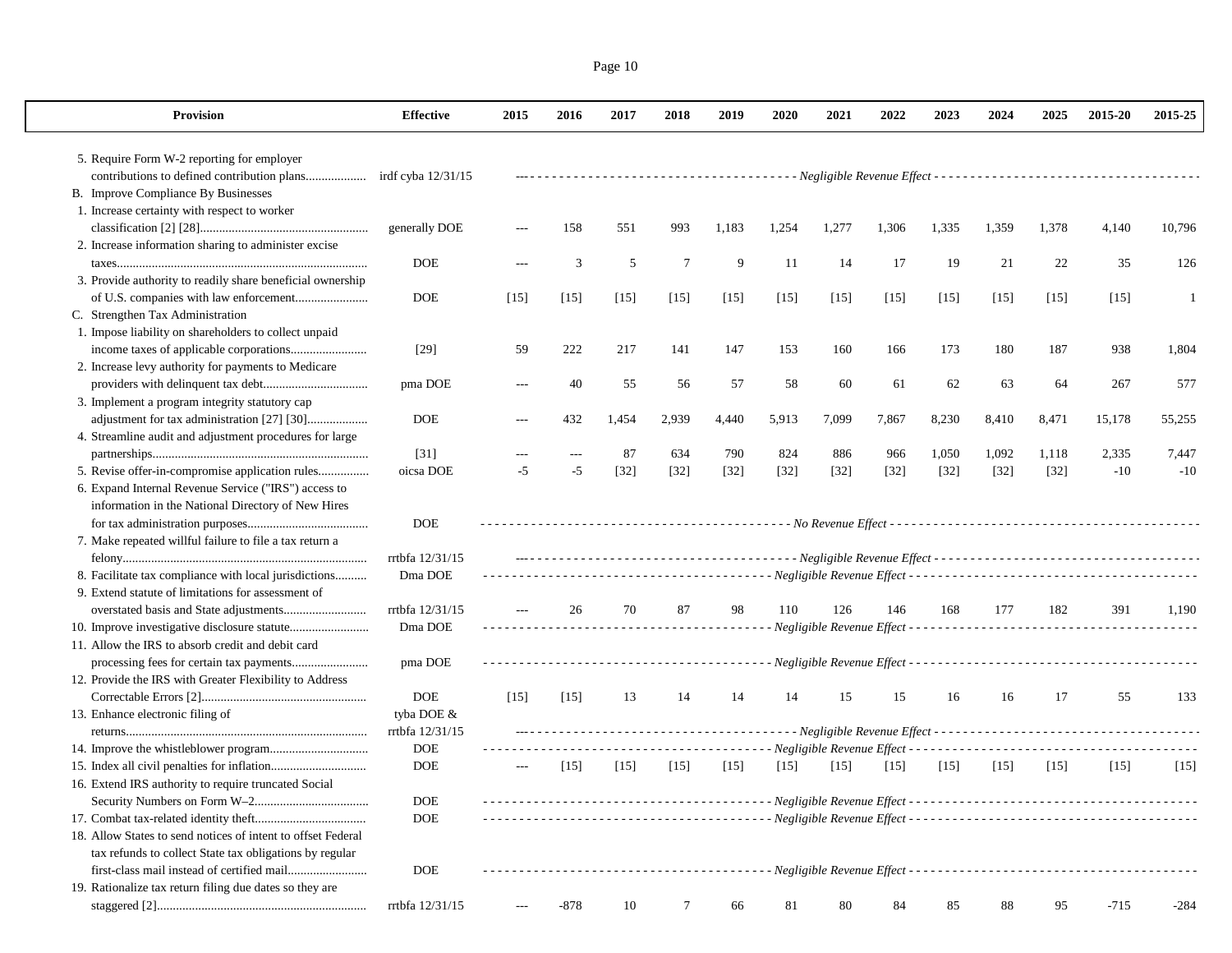| 20. Increase oversight and due diligence of paid tax return<br>preparers:<br>a. Extend paid preparer EITC due diligence<br>requirements to the child tax credit ("CTC") [2]<br>rrtba 12/31/15<br>5<br>5<br>5<br>5<br>5<br>5<br>5<br>19<br>.5<br>5<br>43<br>b. Explicitly provide that the Department of the<br>Treasury and the IRS have authority to regulate all<br><b>DOE</b><br>$[15]$<br>5<br>11<br>12<br>13<br>14<br>15<br>15<br>17<br>18<br>54<br>135<br>16<br>c. Increase the penalty applicable to paid tax preparers<br>who engage in willful or reckless conduct<br>rrtbfa 12/31/15<br>$\mathbf{1}$<br>$\overline{1}$<br>$\mathbf{1}$<br>$\mathbf{1}$<br>$\mathfrak{Z}$<br>9<br>$[15]$<br>$[15]$<br>1<br>$\overline{1}$<br>-1<br>-1<br>$\overline{a}$<br>21. Enhance administrability of the appraiser penalty<br>rrtbfa 12/31/15<br>- - Negligible Revenue Effect - - - - -<br>22. Enhance UI program integrity [2] [27] [30]<br>10/1/15<br>31<br>60<br>52<br>50<br>50<br>50<br>52<br>61<br>56<br>54<br>260<br>516<br>73<br>172<br>2,746<br>5,153<br>7,090<br>8,711<br>10,031<br>10,960<br>11,494<br>11,792<br>11.948<br>23,944<br>80,168<br>XVII. Simplify the Tax System<br>A. Modify Adoption Credit to Allow Tribal<br>tyba 12/31/15<br>[8]<br>$-1$<br>$-1$<br>$-1$<br>$-1$<br>$-3$<br>$-1$<br>$-1$<br>$-1$<br>$-1$<br>$-1$<br>$-7$<br>B. Repeal Non-Qualified Preferred Stock ("NQPS")<br>11<br>12<br>13<br>14<br>17<br>53<br>sia 12/31/15<br>5<br>12<br>13<br>15<br>16<br>128<br>C. Repeal Preferential Dividend Rule for Publicly<br>dmi tyba DOE<br>Negligible Revenue Effect -<br>D. Reform Excise Tax Based on Investment Income of<br>$-13$<br>$-15$<br>$-15$<br>$-18$<br>tyba DOE<br>-9<br>$-13$<br>$-14$<br>$-16$<br>$-16$<br>$-17$<br>$-63$<br>$-146$<br>E. Remove Bonding Requirements for Certain<br>Taxpayers Subject to Federal Excise Taxes on<br>90da DOE<br>- Negligible Revenue Effect<br>bia DOE<br>$-12$<br>$-58$<br>$-71$<br>$-83$<br>[8]<br>$-3$<br>$-24$<br>$-35$<br>$-46$<br>$-96$<br>$-108$<br>$-120$<br>$-536$<br>G. Simplify Single-Family Housing Mortgage Bond<br>bia DOE<br>$-5$<br>$-28$<br>$-37$<br>$-60$<br>$-74$<br>$-90$<br>$-373$<br>[8]<br>$-1$<br>$-11$<br>-19<br>-48<br>$-64$<br>H. Streamline Private Business Limits on Governmental<br>bia DOE<br>$-3$<br>$-7$<br>$-9$<br>$-17$<br>[8]<br>[8]<br>$-1$<br>$-5$<br>$-11$<br>$-13$<br>$-15$<br>$-16$<br>$-81$<br>22<br>23<br>ta 12/31/15<br>12<br>19<br>24<br>25<br>26<br>27<br>23<br>80<br>205<br>Repeal Technical Terminations of Partnerships<br>$\overline{4}$<br>I.<br>---<br>$-76$<br>$-152$<br>$-370$<br>$-435$<br>J. Repeal Anti-Churning Rules of Code Section 197<br>aa 12/31/15<br>$-22$<br>$-250$<br>$-435$<br>$-435$<br>$-435$<br>$-435$<br>$-871$<br>$-3,047$<br>$\overline{a}$<br>K. Repeal Special Estimated Tax Payment Provision for<br>tyba 12/31/15<br>- - - Negligible Revenue Effect - - - - - -<br>$- - -$<br>$- - - - - -$<br>$-279$<br>$[33]$<br>$-417$<br>-378<br>$-342$<br>$-309$<br>$-253$<br>$-229$<br>$-207$<br>$-187$<br>$-368$<br>$-1,814$<br>$-2,969$<br>M. Increase the Standard Mileage Rate for Automobile<br>$-59$<br>tyba 12/31/15<br>$-13$<br>$-52$<br>-54<br>$-56$<br>$-57$<br>$-61$<br>$-63$<br>-66<br>$-68$<br>-231<br>$-549$<br>N. Consolidate Contribution Limitations for Charitable<br>Deductions and Extend the Carryforward Period for<br>$-239$<br>Excess Charitable Contribution Deduction Amounts<br>tyba 12/31/15<br>$-260$<br>$-278$<br>$-289$<br>$-498$<br>$-683$<br>$-838$<br>$-987$<br>$-1,124$<br>$-1,082$<br>$-5,212$<br>$-15$<br>O. Exclude from Gross Income Subsidies from Public<br>Utilities for Purchase of Water Runoff Management spfwcaswma 12/31/15 | <b>Provision</b> | <b>Effective</b> | 2015 | 2016 | 2017 | 2018 | 2019 | 2020 | 2021 | 2022 | 2023 | 2024 | 2025 | 2015-20 | 2015-25 |
|--------------------------------------------------------------------------------------------------------------------------------------------------------------------------------------------------------------------------------------------------------------------------------------------------------------------------------------------------------------------------------------------------------------------------------------------------------------------------------------------------------------------------------------------------------------------------------------------------------------------------------------------------------------------------------------------------------------------------------------------------------------------------------------------------------------------------------------------------------------------------------------------------------------------------------------------------------------------------------------------------------------------------------------------------------------------------------------------------------------------------------------------------------------------------------------------------------------------------------------------------------------------------------------------------------------------------------------------------------------------------------------------------------------------------------------------------------------------------------------------------------------------------------------------------------------------------------------------------------------------------------------------------------------------------------------------------------------------------------------------------------------------------------------------------------------------------------------------------------------------------------------------------------------------------------------------------------------------------------------------------------------------------------------------------------------------------------------------------------------------------------------------------------------------------------------------------------------------------------------------------------------------------------------------------------------------------------------------------------------------------------------------------------------------------------------------------------------------------------------------------------------------------------------------------------------------------------------------------------------------------------------------------------------------------------------------------------------------------------------------------------------------------------------------------------------------------------------------------------------------------------------------------------------------------------------------------------------------------------------------------------------------------------------------------------------------------------------------------------------------------------------------------------------------------------------------------------------------------------------------------------------------------------------------------------------------------------------------------------------------------------------------------------------------------------------------------------------------------------------------------------------------------------------------------------------------------------------------------------------------------------------------------------------------------------------------------------------------------------|------------------|------------------|------|------|------|------|------|------|------|------|------|------|------|---------|---------|
|                                                                                                                                                                                                                                                                                                                                                                                                                                                                                                                                                                                                                                                                                                                                                                                                                                                                                                                                                                                                                                                                                                                                                                                                                                                                                                                                                                                                                                                                                                                                                                                                                                                                                                                                                                                                                                                                                                                                                                                                                                                                                                                                                                                                                                                                                                                                                                                                                                                                                                                                                                                                                                                                                                                                                                                                                                                                                                                                                                                                                                                                                                                                                                                                                                                                                                                                                                                                                                                                                                                                                                                                                                                                                                                                |                  |                  |      |      |      |      |      |      |      |      |      |      |      |         |         |
|                                                                                                                                                                                                                                                                                                                                                                                                                                                                                                                                                                                                                                                                                                                                                                                                                                                                                                                                                                                                                                                                                                                                                                                                                                                                                                                                                                                                                                                                                                                                                                                                                                                                                                                                                                                                                                                                                                                                                                                                                                                                                                                                                                                                                                                                                                                                                                                                                                                                                                                                                                                                                                                                                                                                                                                                                                                                                                                                                                                                                                                                                                                                                                                                                                                                                                                                                                                                                                                                                                                                                                                                                                                                                                                                |                  |                  |      |      |      |      |      |      |      |      |      |      |      |         |         |
|                                                                                                                                                                                                                                                                                                                                                                                                                                                                                                                                                                                                                                                                                                                                                                                                                                                                                                                                                                                                                                                                                                                                                                                                                                                                                                                                                                                                                                                                                                                                                                                                                                                                                                                                                                                                                                                                                                                                                                                                                                                                                                                                                                                                                                                                                                                                                                                                                                                                                                                                                                                                                                                                                                                                                                                                                                                                                                                                                                                                                                                                                                                                                                                                                                                                                                                                                                                                                                                                                                                                                                                                                                                                                                                                |                  |                  |      |      |      |      |      |      |      |      |      |      |      |         |         |
|                                                                                                                                                                                                                                                                                                                                                                                                                                                                                                                                                                                                                                                                                                                                                                                                                                                                                                                                                                                                                                                                                                                                                                                                                                                                                                                                                                                                                                                                                                                                                                                                                                                                                                                                                                                                                                                                                                                                                                                                                                                                                                                                                                                                                                                                                                                                                                                                                                                                                                                                                                                                                                                                                                                                                                                                                                                                                                                                                                                                                                                                                                                                                                                                                                                                                                                                                                                                                                                                                                                                                                                                                                                                                                                                |                  |                  |      |      |      |      |      |      |      |      |      |      |      |         |         |
|                                                                                                                                                                                                                                                                                                                                                                                                                                                                                                                                                                                                                                                                                                                                                                                                                                                                                                                                                                                                                                                                                                                                                                                                                                                                                                                                                                                                                                                                                                                                                                                                                                                                                                                                                                                                                                                                                                                                                                                                                                                                                                                                                                                                                                                                                                                                                                                                                                                                                                                                                                                                                                                                                                                                                                                                                                                                                                                                                                                                                                                                                                                                                                                                                                                                                                                                                                                                                                                                                                                                                                                                                                                                                                                                |                  |                  |      |      |      |      |      |      |      |      |      |      |      |         |         |
|                                                                                                                                                                                                                                                                                                                                                                                                                                                                                                                                                                                                                                                                                                                                                                                                                                                                                                                                                                                                                                                                                                                                                                                                                                                                                                                                                                                                                                                                                                                                                                                                                                                                                                                                                                                                                                                                                                                                                                                                                                                                                                                                                                                                                                                                                                                                                                                                                                                                                                                                                                                                                                                                                                                                                                                                                                                                                                                                                                                                                                                                                                                                                                                                                                                                                                                                                                                                                                                                                                                                                                                                                                                                                                                                |                  |                  |      |      |      |      |      |      |      |      |      |      |      |         |         |
|                                                                                                                                                                                                                                                                                                                                                                                                                                                                                                                                                                                                                                                                                                                                                                                                                                                                                                                                                                                                                                                                                                                                                                                                                                                                                                                                                                                                                                                                                                                                                                                                                                                                                                                                                                                                                                                                                                                                                                                                                                                                                                                                                                                                                                                                                                                                                                                                                                                                                                                                                                                                                                                                                                                                                                                                                                                                                                                                                                                                                                                                                                                                                                                                                                                                                                                                                                                                                                                                                                                                                                                                                                                                                                                                |                  |                  |      |      |      |      |      |      |      |      |      |      |      |         |         |
|                                                                                                                                                                                                                                                                                                                                                                                                                                                                                                                                                                                                                                                                                                                                                                                                                                                                                                                                                                                                                                                                                                                                                                                                                                                                                                                                                                                                                                                                                                                                                                                                                                                                                                                                                                                                                                                                                                                                                                                                                                                                                                                                                                                                                                                                                                                                                                                                                                                                                                                                                                                                                                                                                                                                                                                                                                                                                                                                                                                                                                                                                                                                                                                                                                                                                                                                                                                                                                                                                                                                                                                                                                                                                                                                |                  |                  |      |      |      |      |      |      |      |      |      |      |      |         |         |
|                                                                                                                                                                                                                                                                                                                                                                                                                                                                                                                                                                                                                                                                                                                                                                                                                                                                                                                                                                                                                                                                                                                                                                                                                                                                                                                                                                                                                                                                                                                                                                                                                                                                                                                                                                                                                                                                                                                                                                                                                                                                                                                                                                                                                                                                                                                                                                                                                                                                                                                                                                                                                                                                                                                                                                                                                                                                                                                                                                                                                                                                                                                                                                                                                                                                                                                                                                                                                                                                                                                                                                                                                                                                                                                                |                  |                  |      |      |      |      |      |      |      |      |      |      |      |         |         |
|                                                                                                                                                                                                                                                                                                                                                                                                                                                                                                                                                                                                                                                                                                                                                                                                                                                                                                                                                                                                                                                                                                                                                                                                                                                                                                                                                                                                                                                                                                                                                                                                                                                                                                                                                                                                                                                                                                                                                                                                                                                                                                                                                                                                                                                                                                                                                                                                                                                                                                                                                                                                                                                                                                                                                                                                                                                                                                                                                                                                                                                                                                                                                                                                                                                                                                                                                                                                                                                                                                                                                                                                                                                                                                                                |                  |                  |      |      |      |      |      |      |      |      |      |      |      |         |         |
|                                                                                                                                                                                                                                                                                                                                                                                                                                                                                                                                                                                                                                                                                                                                                                                                                                                                                                                                                                                                                                                                                                                                                                                                                                                                                                                                                                                                                                                                                                                                                                                                                                                                                                                                                                                                                                                                                                                                                                                                                                                                                                                                                                                                                                                                                                                                                                                                                                                                                                                                                                                                                                                                                                                                                                                                                                                                                                                                                                                                                                                                                                                                                                                                                                                                                                                                                                                                                                                                                                                                                                                                                                                                                                                                |                  |                  |      |      |      |      |      |      |      |      |      |      |      |         |         |
|                                                                                                                                                                                                                                                                                                                                                                                                                                                                                                                                                                                                                                                                                                                                                                                                                                                                                                                                                                                                                                                                                                                                                                                                                                                                                                                                                                                                                                                                                                                                                                                                                                                                                                                                                                                                                                                                                                                                                                                                                                                                                                                                                                                                                                                                                                                                                                                                                                                                                                                                                                                                                                                                                                                                                                                                                                                                                                                                                                                                                                                                                                                                                                                                                                                                                                                                                                                                                                                                                                                                                                                                                                                                                                                                |                  |                  |      |      |      |      |      |      |      |      |      |      |      |         |         |
|                                                                                                                                                                                                                                                                                                                                                                                                                                                                                                                                                                                                                                                                                                                                                                                                                                                                                                                                                                                                                                                                                                                                                                                                                                                                                                                                                                                                                                                                                                                                                                                                                                                                                                                                                                                                                                                                                                                                                                                                                                                                                                                                                                                                                                                                                                                                                                                                                                                                                                                                                                                                                                                                                                                                                                                                                                                                                                                                                                                                                                                                                                                                                                                                                                                                                                                                                                                                                                                                                                                                                                                                                                                                                                                                |                  |                  |      |      |      |      |      |      |      |      |      |      |      |         |         |
|                                                                                                                                                                                                                                                                                                                                                                                                                                                                                                                                                                                                                                                                                                                                                                                                                                                                                                                                                                                                                                                                                                                                                                                                                                                                                                                                                                                                                                                                                                                                                                                                                                                                                                                                                                                                                                                                                                                                                                                                                                                                                                                                                                                                                                                                                                                                                                                                                                                                                                                                                                                                                                                                                                                                                                                                                                                                                                                                                                                                                                                                                                                                                                                                                                                                                                                                                                                                                                                                                                                                                                                                                                                                                                                                |                  |                  |      |      |      |      |      |      |      |      |      |      |      |         |         |
|                                                                                                                                                                                                                                                                                                                                                                                                                                                                                                                                                                                                                                                                                                                                                                                                                                                                                                                                                                                                                                                                                                                                                                                                                                                                                                                                                                                                                                                                                                                                                                                                                                                                                                                                                                                                                                                                                                                                                                                                                                                                                                                                                                                                                                                                                                                                                                                                                                                                                                                                                                                                                                                                                                                                                                                                                                                                                                                                                                                                                                                                                                                                                                                                                                                                                                                                                                                                                                                                                                                                                                                                                                                                                                                                |                  |                  |      |      |      |      |      |      |      |      |      |      |      |         |         |
|                                                                                                                                                                                                                                                                                                                                                                                                                                                                                                                                                                                                                                                                                                                                                                                                                                                                                                                                                                                                                                                                                                                                                                                                                                                                                                                                                                                                                                                                                                                                                                                                                                                                                                                                                                                                                                                                                                                                                                                                                                                                                                                                                                                                                                                                                                                                                                                                                                                                                                                                                                                                                                                                                                                                                                                                                                                                                                                                                                                                                                                                                                                                                                                                                                                                                                                                                                                                                                                                                                                                                                                                                                                                                                                                |                  |                  |      |      |      |      |      |      |      |      |      |      |      |         |         |
|                                                                                                                                                                                                                                                                                                                                                                                                                                                                                                                                                                                                                                                                                                                                                                                                                                                                                                                                                                                                                                                                                                                                                                                                                                                                                                                                                                                                                                                                                                                                                                                                                                                                                                                                                                                                                                                                                                                                                                                                                                                                                                                                                                                                                                                                                                                                                                                                                                                                                                                                                                                                                                                                                                                                                                                                                                                                                                                                                                                                                                                                                                                                                                                                                                                                                                                                                                                                                                                                                                                                                                                                                                                                                                                                |                  |                  |      |      |      |      |      |      |      |      |      |      |      |         |         |
|                                                                                                                                                                                                                                                                                                                                                                                                                                                                                                                                                                                                                                                                                                                                                                                                                                                                                                                                                                                                                                                                                                                                                                                                                                                                                                                                                                                                                                                                                                                                                                                                                                                                                                                                                                                                                                                                                                                                                                                                                                                                                                                                                                                                                                                                                                                                                                                                                                                                                                                                                                                                                                                                                                                                                                                                                                                                                                                                                                                                                                                                                                                                                                                                                                                                                                                                                                                                                                                                                                                                                                                                                                                                                                                                |                  |                  |      |      |      |      |      |      |      |      |      |      |      |         |         |
|                                                                                                                                                                                                                                                                                                                                                                                                                                                                                                                                                                                                                                                                                                                                                                                                                                                                                                                                                                                                                                                                                                                                                                                                                                                                                                                                                                                                                                                                                                                                                                                                                                                                                                                                                                                                                                                                                                                                                                                                                                                                                                                                                                                                                                                                                                                                                                                                                                                                                                                                                                                                                                                                                                                                                                                                                                                                                                                                                                                                                                                                                                                                                                                                                                                                                                                                                                                                                                                                                                                                                                                                                                                                                                                                |                  |                  |      |      |      |      |      |      |      |      |      |      |      |         |         |
|                                                                                                                                                                                                                                                                                                                                                                                                                                                                                                                                                                                                                                                                                                                                                                                                                                                                                                                                                                                                                                                                                                                                                                                                                                                                                                                                                                                                                                                                                                                                                                                                                                                                                                                                                                                                                                                                                                                                                                                                                                                                                                                                                                                                                                                                                                                                                                                                                                                                                                                                                                                                                                                                                                                                                                                                                                                                                                                                                                                                                                                                                                                                                                                                                                                                                                                                                                                                                                                                                                                                                                                                                                                                                                                                |                  |                  |      |      |      |      |      |      |      |      |      |      |      |         |         |
|                                                                                                                                                                                                                                                                                                                                                                                                                                                                                                                                                                                                                                                                                                                                                                                                                                                                                                                                                                                                                                                                                                                                                                                                                                                                                                                                                                                                                                                                                                                                                                                                                                                                                                                                                                                                                                                                                                                                                                                                                                                                                                                                                                                                                                                                                                                                                                                                                                                                                                                                                                                                                                                                                                                                                                                                                                                                                                                                                                                                                                                                                                                                                                                                                                                                                                                                                                                                                                                                                                                                                                                                                                                                                                                                |                  |                  |      |      |      |      |      |      |      |      |      |      |      |         |         |
|                                                                                                                                                                                                                                                                                                                                                                                                                                                                                                                                                                                                                                                                                                                                                                                                                                                                                                                                                                                                                                                                                                                                                                                                                                                                                                                                                                                                                                                                                                                                                                                                                                                                                                                                                                                                                                                                                                                                                                                                                                                                                                                                                                                                                                                                                                                                                                                                                                                                                                                                                                                                                                                                                                                                                                                                                                                                                                                                                                                                                                                                                                                                                                                                                                                                                                                                                                                                                                                                                                                                                                                                                                                                                                                                |                  |                  |      |      |      |      |      |      |      |      |      |      |      |         |         |
|                                                                                                                                                                                                                                                                                                                                                                                                                                                                                                                                                                                                                                                                                                                                                                                                                                                                                                                                                                                                                                                                                                                                                                                                                                                                                                                                                                                                                                                                                                                                                                                                                                                                                                                                                                                                                                                                                                                                                                                                                                                                                                                                                                                                                                                                                                                                                                                                                                                                                                                                                                                                                                                                                                                                                                                                                                                                                                                                                                                                                                                                                                                                                                                                                                                                                                                                                                                                                                                                                                                                                                                                                                                                                                                                |                  |                  |      |      |      |      |      |      |      |      |      |      |      |         |         |
|                                                                                                                                                                                                                                                                                                                                                                                                                                                                                                                                                                                                                                                                                                                                                                                                                                                                                                                                                                                                                                                                                                                                                                                                                                                                                                                                                                                                                                                                                                                                                                                                                                                                                                                                                                                                                                                                                                                                                                                                                                                                                                                                                                                                                                                                                                                                                                                                                                                                                                                                                                                                                                                                                                                                                                                                                                                                                                                                                                                                                                                                                                                                                                                                                                                                                                                                                                                                                                                                                                                                                                                                                                                                                                                                |                  |                  |      |      |      |      |      |      |      |      |      |      |      |         |         |
|                                                                                                                                                                                                                                                                                                                                                                                                                                                                                                                                                                                                                                                                                                                                                                                                                                                                                                                                                                                                                                                                                                                                                                                                                                                                                                                                                                                                                                                                                                                                                                                                                                                                                                                                                                                                                                                                                                                                                                                                                                                                                                                                                                                                                                                                                                                                                                                                                                                                                                                                                                                                                                                                                                                                                                                                                                                                                                                                                                                                                                                                                                                                                                                                                                                                                                                                                                                                                                                                                                                                                                                                                                                                                                                                |                  |                  |      |      |      |      |      |      |      |      |      |      |      |         |         |
|                                                                                                                                                                                                                                                                                                                                                                                                                                                                                                                                                                                                                                                                                                                                                                                                                                                                                                                                                                                                                                                                                                                                                                                                                                                                                                                                                                                                                                                                                                                                                                                                                                                                                                                                                                                                                                                                                                                                                                                                                                                                                                                                                                                                                                                                                                                                                                                                                                                                                                                                                                                                                                                                                                                                                                                                                                                                                                                                                                                                                                                                                                                                                                                                                                                                                                                                                                                                                                                                                                                                                                                                                                                                                                                                |                  |                  |      |      |      |      |      |      |      |      |      |      |      |         |         |
|                                                                                                                                                                                                                                                                                                                                                                                                                                                                                                                                                                                                                                                                                                                                                                                                                                                                                                                                                                                                                                                                                                                                                                                                                                                                                                                                                                                                                                                                                                                                                                                                                                                                                                                                                                                                                                                                                                                                                                                                                                                                                                                                                                                                                                                                                                                                                                                                                                                                                                                                                                                                                                                                                                                                                                                                                                                                                                                                                                                                                                                                                                                                                                                                                                                                                                                                                                                                                                                                                                                                                                                                                                                                                                                                |                  |                  |      |      |      |      |      |      |      |      |      |      |      |         |         |
|                                                                                                                                                                                                                                                                                                                                                                                                                                                                                                                                                                                                                                                                                                                                                                                                                                                                                                                                                                                                                                                                                                                                                                                                                                                                                                                                                                                                                                                                                                                                                                                                                                                                                                                                                                                                                                                                                                                                                                                                                                                                                                                                                                                                                                                                                                                                                                                                                                                                                                                                                                                                                                                                                                                                                                                                                                                                                                                                                                                                                                                                                                                                                                                                                                                                                                                                                                                                                                                                                                                                                                                                                                                                                                                                |                  |                  |      |      |      |      |      |      |      |      |      |      |      |         |         |
|                                                                                                                                                                                                                                                                                                                                                                                                                                                                                                                                                                                                                                                                                                                                                                                                                                                                                                                                                                                                                                                                                                                                                                                                                                                                                                                                                                                                                                                                                                                                                                                                                                                                                                                                                                                                                                                                                                                                                                                                                                                                                                                                                                                                                                                                                                                                                                                                                                                                                                                                                                                                                                                                                                                                                                                                                                                                                                                                                                                                                                                                                                                                                                                                                                                                                                                                                                                                                                                                                                                                                                                                                                                                                                                                |                  |                  |      |      |      |      |      |      |      |      |      |      |      |         |         |
|                                                                                                                                                                                                                                                                                                                                                                                                                                                                                                                                                                                                                                                                                                                                                                                                                                                                                                                                                                                                                                                                                                                                                                                                                                                                                                                                                                                                                                                                                                                                                                                                                                                                                                                                                                                                                                                                                                                                                                                                                                                                                                                                                                                                                                                                                                                                                                                                                                                                                                                                                                                                                                                                                                                                                                                                                                                                                                                                                                                                                                                                                                                                                                                                                                                                                                                                                                                                                                                                                                                                                                                                                                                                                                                                |                  |                  |      |      |      |      |      |      |      |      |      |      |      |         |         |
|                                                                                                                                                                                                                                                                                                                                                                                                                                                                                                                                                                                                                                                                                                                                                                                                                                                                                                                                                                                                                                                                                                                                                                                                                                                                                                                                                                                                                                                                                                                                                                                                                                                                                                                                                                                                                                                                                                                                                                                                                                                                                                                                                                                                                                                                                                                                                                                                                                                                                                                                                                                                                                                                                                                                                                                                                                                                                                                                                                                                                                                                                                                                                                                                                                                                                                                                                                                                                                                                                                                                                                                                                                                                                                                                |                  |                  |      |      |      |      |      |      |      |      |      |      |      |         |         |
|                                                                                                                                                                                                                                                                                                                                                                                                                                                                                                                                                                                                                                                                                                                                                                                                                                                                                                                                                                                                                                                                                                                                                                                                                                                                                                                                                                                                                                                                                                                                                                                                                                                                                                                                                                                                                                                                                                                                                                                                                                                                                                                                                                                                                                                                                                                                                                                                                                                                                                                                                                                                                                                                                                                                                                                                                                                                                                                                                                                                                                                                                                                                                                                                                                                                                                                                                                                                                                                                                                                                                                                                                                                                                                                                |                  |                  |      |      |      |      |      |      |      |      |      |      |      |         |         |
|                                                                                                                                                                                                                                                                                                                                                                                                                                                                                                                                                                                                                                                                                                                                                                                                                                                                                                                                                                                                                                                                                                                                                                                                                                                                                                                                                                                                                                                                                                                                                                                                                                                                                                                                                                                                                                                                                                                                                                                                                                                                                                                                                                                                                                                                                                                                                                                                                                                                                                                                                                                                                                                                                                                                                                                                                                                                                                                                                                                                                                                                                                                                                                                                                                                                                                                                                                                                                                                                                                                                                                                                                                                                                                                                |                  |                  |      |      |      |      |      |      |      |      |      |      |      |         |         |
|                                                                                                                                                                                                                                                                                                                                                                                                                                                                                                                                                                                                                                                                                                                                                                                                                                                                                                                                                                                                                                                                                                                                                                                                                                                                                                                                                                                                                                                                                                                                                                                                                                                                                                                                                                                                                                                                                                                                                                                                                                                                                                                                                                                                                                                                                                                                                                                                                                                                                                                                                                                                                                                                                                                                                                                                                                                                                                                                                                                                                                                                                                                                                                                                                                                                                                                                                                                                                                                                                                                                                                                                                                                                                                                                |                  |                  |      |      |      |      |      |      |      |      |      |      |      |         |         |
|                                                                                                                                                                                                                                                                                                                                                                                                                                                                                                                                                                                                                                                                                                                                                                                                                                                                                                                                                                                                                                                                                                                                                                                                                                                                                                                                                                                                                                                                                                                                                                                                                                                                                                                                                                                                                                                                                                                                                                                                                                                                                                                                                                                                                                                                                                                                                                                                                                                                                                                                                                                                                                                                                                                                                                                                                                                                                                                                                                                                                                                                                                                                                                                                                                                                                                                                                                                                                                                                                                                                                                                                                                                                                                                                |                  |                  |      |      |      |      |      |      |      |      |      |      |      |         |         |
|                                                                                                                                                                                                                                                                                                                                                                                                                                                                                                                                                                                                                                                                                                                                                                                                                                                                                                                                                                                                                                                                                                                                                                                                                                                                                                                                                                                                                                                                                                                                                                                                                                                                                                                                                                                                                                                                                                                                                                                                                                                                                                                                                                                                                                                                                                                                                                                                                                                                                                                                                                                                                                                                                                                                                                                                                                                                                                                                                                                                                                                                                                                                                                                                                                                                                                                                                                                                                                                                                                                                                                                                                                                                                                                                |                  |                  |      |      |      |      |      |      |      |      |      |      |      |         |         |
|                                                                                                                                                                                                                                                                                                                                                                                                                                                                                                                                                                                                                                                                                                                                                                                                                                                                                                                                                                                                                                                                                                                                                                                                                                                                                                                                                                                                                                                                                                                                                                                                                                                                                                                                                                                                                                                                                                                                                                                                                                                                                                                                                                                                                                                                                                                                                                                                                                                                                                                                                                                                                                                                                                                                                                                                                                                                                                                                                                                                                                                                                                                                                                                                                                                                                                                                                                                                                                                                                                                                                                                                                                                                                                                                |                  |                  |      |      |      |      |      |      |      |      |      |      |      |         |         |
|                                                                                                                                                                                                                                                                                                                                                                                                                                                                                                                                                                                                                                                                                                                                                                                                                                                                                                                                                                                                                                                                                                                                                                                                                                                                                                                                                                                                                                                                                                                                                                                                                                                                                                                                                                                                                                                                                                                                                                                                                                                                                                                                                                                                                                                                                                                                                                                                                                                                                                                                                                                                                                                                                                                                                                                                                                                                                                                                                                                                                                                                                                                                                                                                                                                                                                                                                                                                                                                                                                                                                                                                                                                                                                                                |                  |                  |      |      |      |      |      |      |      |      |      |      |      |         |         |
|                                                                                                                                                                                                                                                                                                                                                                                                                                                                                                                                                                                                                                                                                                                                                                                                                                                                                                                                                                                                                                                                                                                                                                                                                                                                                                                                                                                                                                                                                                                                                                                                                                                                                                                                                                                                                                                                                                                                                                                                                                                                                                                                                                                                                                                                                                                                                                                                                                                                                                                                                                                                                                                                                                                                                                                                                                                                                                                                                                                                                                                                                                                                                                                                                                                                                                                                                                                                                                                                                                                                                                                                                                                                                                                                |                  |                  |      |      |      |      |      |      |      |      |      |      |      |         |         |
|                                                                                                                                                                                                                                                                                                                                                                                                                                                                                                                                                                                                                                                                                                                                                                                                                                                                                                                                                                                                                                                                                                                                                                                                                                                                                                                                                                                                                                                                                                                                                                                                                                                                                                                                                                                                                                                                                                                                                                                                                                                                                                                                                                                                                                                                                                                                                                                                                                                                                                                                                                                                                                                                                                                                                                                                                                                                                                                                                                                                                                                                                                                                                                                                                                                                                                                                                                                                                                                                                                                                                                                                                                                                                                                                |                  |                  |      |      |      |      |      |      |      |      |      |      |      |         |         |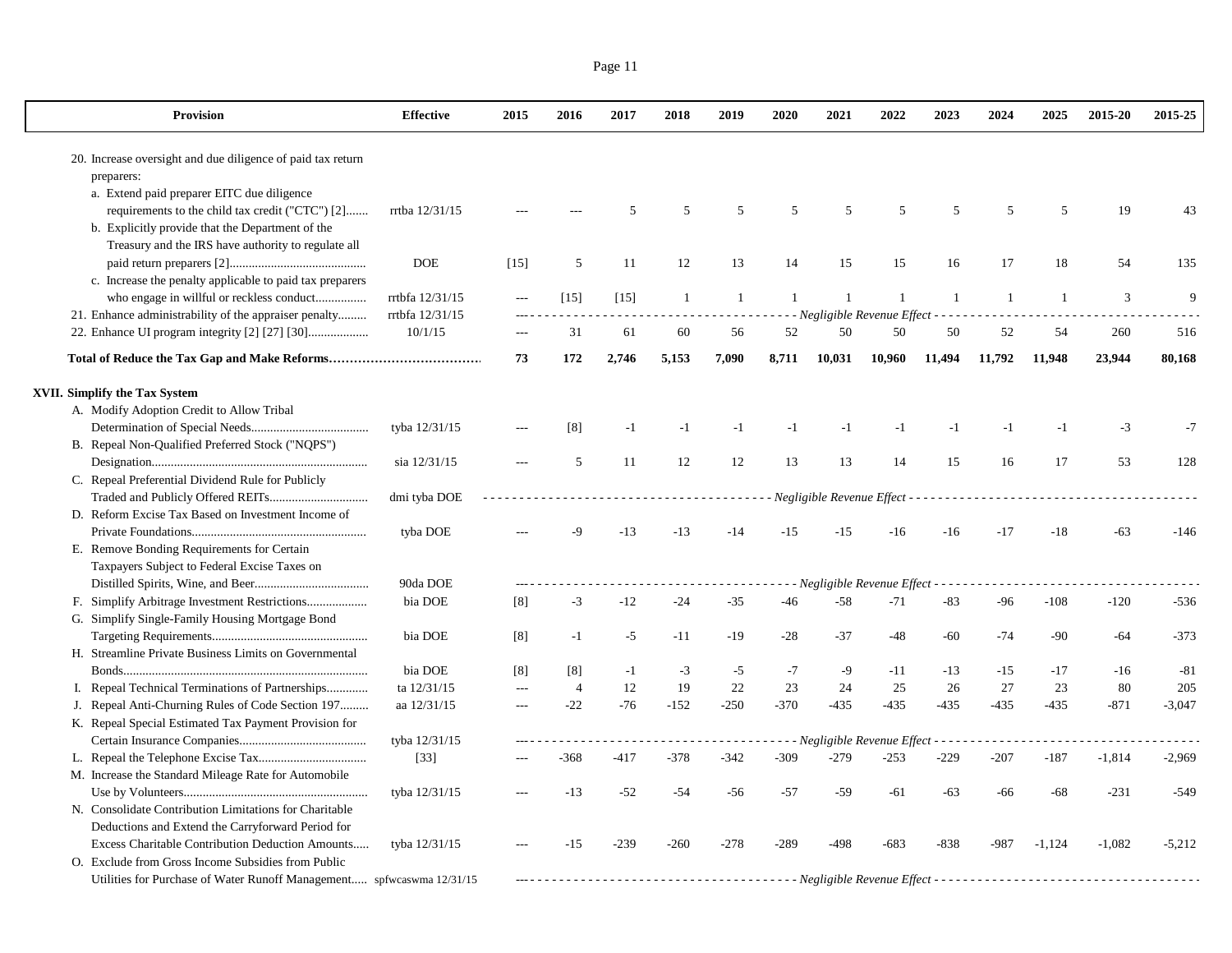| <b>Provision</b>                                                                                            | <b>Effective</b> | 2015 | 2016     | 2017   | 2018   | 2019   | 2020     | 2021     | 2022                                   | 2023     | 2024     | 2025   | 2015-20                                                                                                                         | 2015-25           |
|-------------------------------------------------------------------------------------------------------------|------------------|------|----------|--------|--------|--------|----------|----------|----------------------------------------|----------|----------|--------|---------------------------------------------------------------------------------------------------------------------------------|-------------------|
| P. Provide Relief for Certain Accidental Dual Citizens                                                      | 1/1/16           | $-4$ | $-28$    | $-32$  | $-33$  | $-32$  | $-18$    | $-20$    | $-23$                                  | $-27$    | $-30$    | $-32$  | $-147$                                                                                                                          | $-279$            |
|                                                                                                             |                  | -4   | -449     | $-825$ | -898   | -998   | $-1,104$ | $-1,375$ | $-1,564$                               | $-1,725$ | $-1,885$ | -2,040 | $-4,279$                                                                                                                        | -12,866           |
| <b>XVIII.</b> User Fees                                                                                     |                  |      |          |        |        |        |          |          |                                        |          |          |        |                                                                                                                                 |                   |
| B. Reauthorize Special Assessment On Domestic                                                               |                  |      | 63       | 84     | 84     | 84     | 84       | 84       | 84                                     | 84       | 83       | 83     | 399                                                                                                                             | 817               |
|                                                                                                             | 10/1/15          |      | 152      | 154    | 158    | 162    | 165      | 169      | 173                                    | 177      | 181      | 185    | 791                                                                                                                             | 1.676             |
|                                                                                                             |                  | $--$ | 215      | 238    | 242    | 246    | 249      | 253      | 257                                    | 261      | 264      | 268    | 1,190                                                                                                                           | 2,493             |
| <b>XIX.</b> Trade Initiatives                                                                               |                  |      |          |        |        |        |          |          |                                        |          |          |        |                                                                                                                                 |                   |
| A. Extend the Generalized System of Preferences                                                             | 10/1/15          |      | $-1,149$ | $-104$ |        |        |          |          |                                        |          |          |        | $-1,253$                                                                                                                        | $-1,253$          |
| B. Extend African Growth and Opportunity Act                                                                | 10/1/15          |      | $-88$    | $-120$ | $-133$ | $-147$ | $-162$   | $-178$   | $-195$                                 | $-215$   | $-235$   | $-256$ | $-650$                                                                                                                          | $-1,729$          |
|                                                                                                             |                  |      | $-1,237$ | $-224$ | -133   | $-147$ | $-162$   | $-178$   | $-195$                                 | $-215$   | $-235$   | $-256$ | -1,903                                                                                                                          | $-2,982$          |
| XX. Other Initiatives                                                                                       |                  |      |          |        |        |        |          |          |                                        |          |          |        |                                                                                                                                 |                   |
| A. Allow Offset of Federal Income Tax Refunds to<br>Collect Delinquent State Income Taxes for               | <b>DOE</b>       |      |          |        |        |        |          |          |                                        |          |          |        |                                                                                                                                 |                   |
| B. Authorize the Limited Sharing of Business Tax Return<br>Information to Improve the Accuracy of Important |                  |      |          |        |        |        |          |          |                                        |          |          |        |                                                                                                                                 |                   |
| C. Eliminate Certain Reviews Conducted by the U.S.<br>Treasury Inspector General for Tax Administration     | <b>DOE</b>       |      |          |        |        |        |          |          |                                        |          |          |        |                                                                                                                                 |                   |
| D. Modify Indexing to Prevent Deflationary                                                                  | tyba 12/31/15    |      |          |        |        |        |          |          |                                        |          |          |        |                                                                                                                                 |                   |
|                                                                                                             | <b>DOE</b>       |      |          |        |        |        |          |          |                                        |          |          |        |                                                                                                                                 |                   |
| E. Enact Comprehensive Immigration Reform                                                                   | <b>DOE</b>       |      |          |        |        |        |          |          |                                        |          |          |        | -------- JCT's Estimate of the Revenue Effects of Immigration Reform is Included in the CBO Immigration Cost Estimate --------- |                   |
|                                                                                                             |                  |      |          |        |        |        |          |          |                                        |          |          |        |                                                                                                                                 |                   |
|                                                                                                             |                  |      |          |        |        |        |          |          | 95,037 101,815 105,140 108,879 115,359 |          |          |        |                                                                                                                                 | 683,497 1,209,737 |

Joint Committee on Taxation --------------------------------------

NOTE: Details may not add to totals due to rounding. The date of enactment is generally assumed to be July 1, 2015.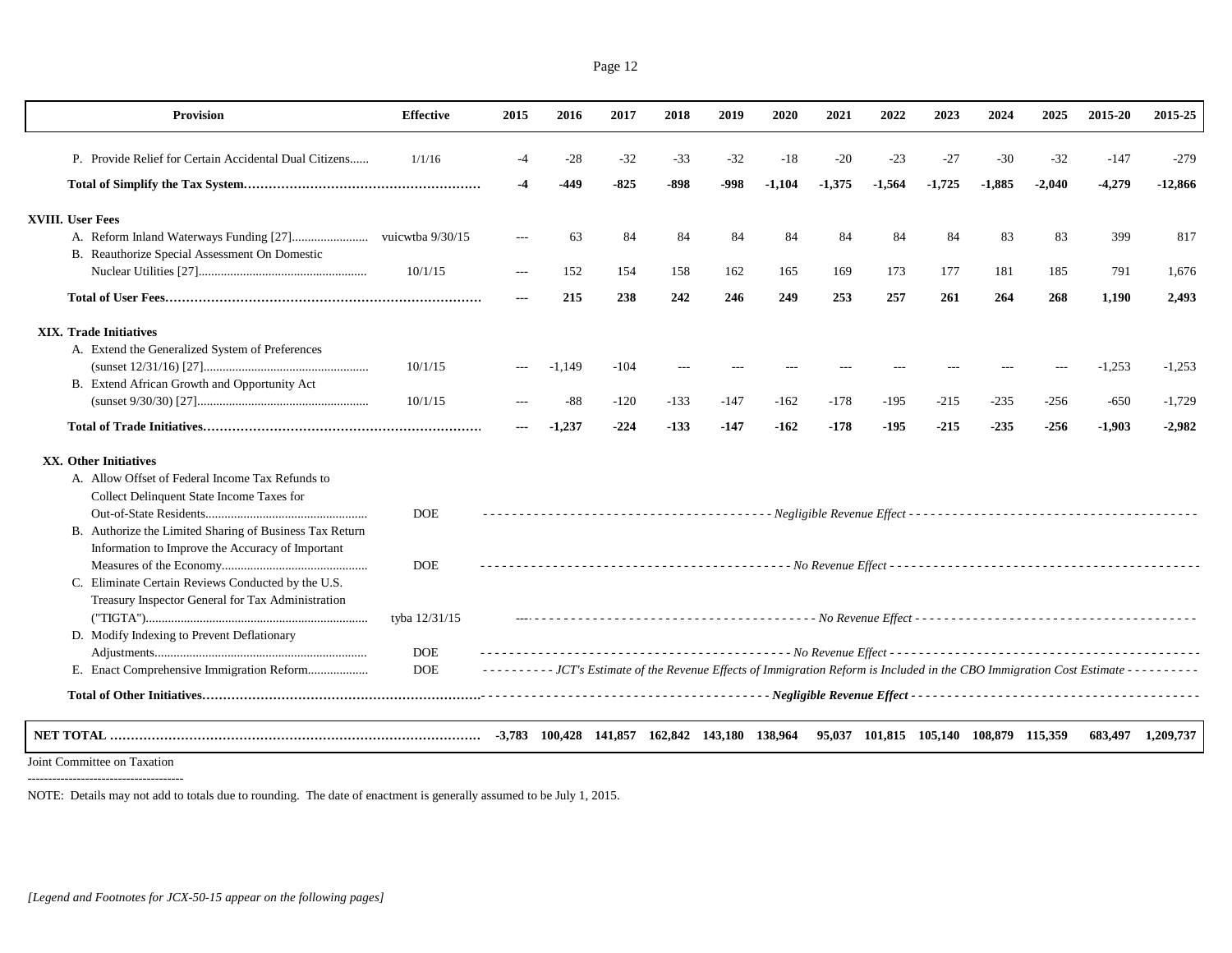## **Legend for JCX-50-15:**

Legend for "Effective" column: dmi = distributions made indola = discharges of loans after  $q$ sbsaa = qualified small business stock acquired after

aa = acquisitions after dously and acquisitions of U.S. real property interests qwpdt12mpbo = qualified wages paid during the amo/a = allocations made on or after occurring after occurring after a security and the set of the set of the set of the set of the set of the set of the set of the set of the set of the set of the set of the set of the se ami = allocations made in dpoia = damages paid or incurred after defined after and the raeia = research agreements entered into after ara = articles removed after dsaa = debt securities acquired after rma = rock mined after Ara = amounts realized after endicated after endicated after edoa = eligible distributions occurring after endicated rrtbfa = returns required to be filed after aspioiiUSa = all spirits produced in or imported into the epoia = expenses paid or incurred after sia = stock issued after United States after Epoia = expenditures paid or incurred after soea = sales or exchanges after bia = bonds issued after spfwcaswma = subsidies provided for water spfwcaswma = subsidies provided for water spfwcaswma = subsidies provided for water bii = bonds issued in the first taxable year beginning after conservation and storm water management after conservation and storm water management after bio/a = bonds issued on or after example after gma = gifts made after ta = transfers after ta = transfers after bis = bonds issued starting the starting information returns due for tca = trusts created after tca = trusts created after caaf = contributions and accruals for **lkeca** = like-kind exchanges completed after Tca = transactions completed after cma = contributions made after  $\frac{1}{2}$  oicsa = offers-in-compromise submitted after tma = transfers made after Cma = coal mined after toa = transactions occurring after toa = transactions occurring after toa = transactions occurring after cyba = calendar years beginning after example after pii = policies issued in tyba = taxable years beginning after cybo/a = calendar years beginning on or after pma = payments made after tyea = taxable years ending after tyea = taxable years ending after dadpa = dividends and distributions paid after paid after pmtca = payments made to contractors after tyoe = the year of enactment dceia = derivative contracts entered into after pocia = production of costs incurred after vpisa = vehicles placed in service after dda = decedents dying after examples after property on which construction begins after which waterway vuicwtba = vessels used in commercial waterway dma = distributions made after example after ppisa = property placed in service after transportation beginning after  $Dma =$  disclosures made after  $psa =$  portfolio stock acquired after  $psa =$  portfolio stock acquired after  $pso/a =$  wages paid on or after ptybo/a = partnership's taxable year beginning on or after where we wptqei = wages paid to qualified employees in doa = distributions occurring after example after pyba = plan years beginning after wptqiwbwftea = wages paid to qualified individuals DOE = date of enactment who begin work for the employer after qualified investments approved in who begin work for the employer after  $d$ oioa = discharge of indebtedness occurring after  $q$  appisi = qualifying property placed in service in 90da = 90 days after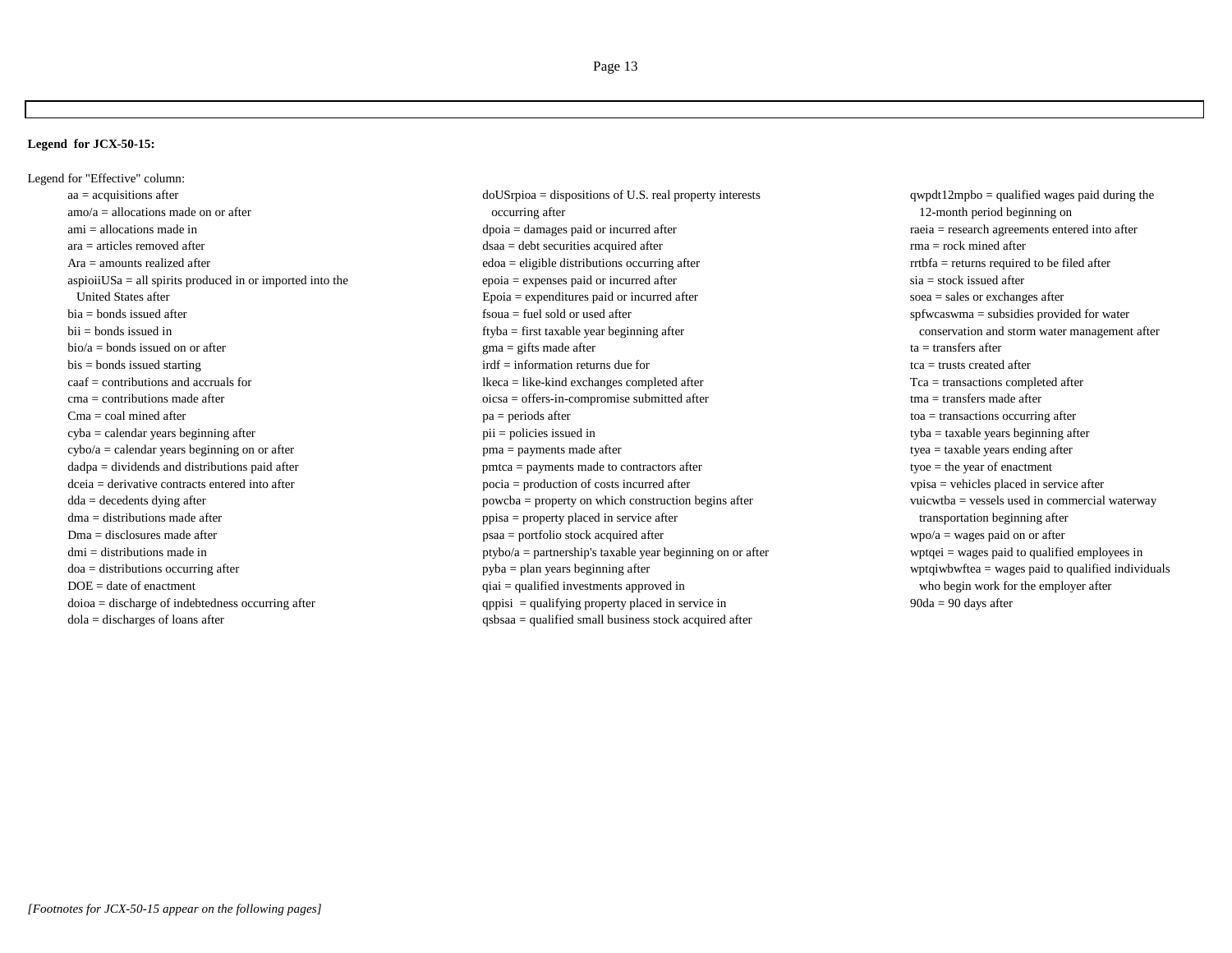### **Footnotes for JCX-50-15:**

| [1] To the extent the proposals are not fully specified, estimates will be updated as new information becomes available and policy intent is clarified. |                          |                |        |        |        |        |        |        |        |        |        |         |          |
|---------------------------------------------------------------------------------------------------------------------------------------------------------|--------------------------|----------------|--------|--------|--------|--------|--------|--------|--------|--------|--------|---------|----------|
| [2] Estimate includes the following outlay effects [34]:                                                                                                | 2015                     | 2016           | 2017   | 2018   | 2019   | 2020   | 2021   | 2022   | 2023   | 2024   | 2025   | 2015-20 | 2015-25  |
| Reduce the earnings threshold for the refundable portion of the child                                                                                   |                          |                |        |        |        |        |        |        |        |        |        |         |          |
|                                                                                                                                                         | $---$                    | ---            |        |        | 12,373 | 12,455 | 12,452 | 12,534 | 12,597 | 12,694 | 12,733 | 24,827  | 87,839   |
|                                                                                                                                                         | $---$                    | $---$          | ---    | ---    | 1,342  | 1,334  | 1,325  | 1,318  | 1,313  | 1,317  | 1,316  | 2,676   | 9.265    |
|                                                                                                                                                         | $---$                    | $---$          | $---$  | $---$  | 2,433  | 2,491  | 2,557  | 2,610  | 2,673  | 2,757  | 2,827  | 4,924   | 18,348   |
|                                                                                                                                                         | $\cdots$                 | $---$          | ---    | $---$  | 6,279  | 6,275  | 6,252  | 6,278  | 6,255  | 6,262  | 6,280  | 12,554  | 43,881   |
| Expand and simplify the tax credit provided to qualified small employers                                                                                |                          |                |        |        |        |        |        |        |        |        |        |         |          |
| for non-elective contributions to employee health insurance                                                                                             | 8                        | 13             | 13     | 16     | -11    | -11    | 19     | 21     | 22     | 23     | 24     | 72      | 181      |
| Modify and permanently extend renewable electricity production tax                                                                                      |                          |                |        |        |        |        |        |        |        |        |        |         |          |
|                                                                                                                                                         | $---$                    | $---$          | 25     | 269    | 502    | 586    | 620    | 584    | 594    | 592    | 631    | 1,384   | 4,405    |
| Provide a carbon dioxide investment and sequestration tax credit                                                                                        | $---$                    | $---$          | $---$  | 176    | 404    | 637    | 914    | 1,147  | 995    | 826    | 817    | 1,217   | 5,915    |
| Provide America Fast Forward Bonds and expand eligible uses                                                                                             | $---$                    | 91             | 760    | 1,978  | 3,300  | 4,695  | 6,185  | 7,765  | 9,391  | 11,065 | 12,787 | 10,824  | 58,017   |
|                                                                                                                                                         | $---$                    | $---$          | 828    | 876    | 887    | 899    | 908    | 928    | 964    | 980    | 983    | 3,490   | 8,253    |
| Expand and modify the AOTC and repeal Lifetime Learning Credits                                                                                         | $---$                    | $---$          | 3,742  | 3,504  | 3,186  | 3,376  | 3,498  | 3,868  | 3,518  | 3,614  | 3,768  | 13,808  | 32,074   |
|                                                                                                                                                         | $---$                    | $---$          | 186    | 476    | 461    | 450    | 456    | 454    | 457    | 458    | 451    | 1,573   | 3,849    |
| Modify reporting of tuition expenses and scholarships on Form 1098-T                                                                                    | $---$                    | $---$          | $-14$  | $-14$  | $-15$  | $-16$  | $-17$  | $-18$  | $-19$  | $-20$  | $-21$  | $-61$   | $-156$   |
| Repeal the student loan interest deduction and provide exclusion                                                                                        |                          |                |        |        |        |        |        |        |        |        |        |         |          |
|                                                                                                                                                         |                          |                |        |        |        |        | -15    | $-30$  | -46    | $-64$  | $-82$  |         | $-237$   |
| Provide for automatic enrollment in IRAs, including a small employer tax                                                                                |                          |                |        |        |        |        |        |        |        |        |        |         |          |
| credit, and double the tax credit for small employer plan start-up costs and                                                                            |                          |                |        |        |        |        |        |        |        |        |        |         |          |
| provide an additional tax credit for small employer plans newly offering                                                                                |                          |                |        |        |        |        |        |        |        |        |        |         |          |
|                                                                                                                                                         | ---                      | ---            | $---$  | 393    | 371    | 387    | 401    | 414    | 429    | 448    | 462    | 1,151   | 3,305    |
| Require retirement plans to allow long-term part-time workers to participate                                                                            | ---                      | ---            | $-8$   | $-11$  | $-11$  | $-12$  | $-14$  | $-15$  | $-15$  | $-17$  | $-18$  | $-41$   | $-120$   |
| Expand the EITC for workers without qualifying children                                                                                                 | ---                      | $\overline{a}$ | 5,384  | 5,511  | 5,514  | 5,544  | 5,569  | 5,627  | 5,687  | 5,758  | 5,847  | 21,953  | 50,441   |
| Simplify the rules for claiming the EITC for workers without qualifying                                                                                 |                          |                |        |        |        |        |        |        |        |        |        |         |          |
|                                                                                                                                                         | $---$                    | $---$          | 58     | 61     | 62     | 64     | 66     | 68     | 70     | 72     | 74     | 246     | 596      |
|                                                                                                                                                         | $---$                    | $---$          | 728    | 744    | 744    | 725    | 717    | 702    | 694    | 685    | 672    | 2,941   | 6,411    |
|                                                                                                                                                         | $\overline{a}$           | $-16$          | $-76$  | $-122$ | $-166$ | $-213$ | $-255$ | $-299$ | $-326$ | $-335$ | $-335$ | $-592$  | $-2,143$ |
|                                                                                                                                                         | $---$                    | 34             | 59     | 88     | 70     | 83     | 83     | 83     | 83     | 82     | 82     | 334     | 746      |
| Provide the IRS with greater flexibility to address correctable errors                                                                                  | $[35]$                   | $[35]$         | $-3$   | $-3$   | $-3$   | $-4$   | $-4$   | $-4$   | $-4$   | $-4$   | $-4$   | -14     | $-33$    |
| Rationalize tax return filing due dates so they are staggered                                                                                           | $\overline{\phantom{a}}$ | $-1$           | $-4$   | $-7$   | $-10$  | $-12$  | $-15$  | $-17$  | $-19$  | $-20$  | $-22$  | $-34$   | $-126$   |
| Extend paid preparer EITC due diligence requirements to the CTC                                                                                         | $---$                    | $---$          | $-4$   | $-4$   | $-4$   | $-4$   | $-4$   | $-4$   | $-4$   | $-5$   | -4     | $-18$   | $-40$    |
| Explicitly provide that the Department of Treasury and IRS have authority                                                                               |                          |                |        |        |        |        |        |        |        |        |        |         |          |
|                                                                                                                                                         | $\left[35\right]$        | $-2$           | $-4$   | $-4$   | -4     | $-5$   | $-5$   | $-5$   | $-5$   | -6     | -6     | $-18$   | $-45$    |
|                                                                                                                                                         | $\overline{\phantom{a}}$ | $-31$          | -63    | $-70$  | $-80$  | $-90$  | $-100$ | -111   | $-121$ | $-131$ | $-141$ | $-334$  | $-938$   |
|                                                                                                                                                         | 8                        | 88             | 11.607 | 13.857 | 37.646 | 39,656 | 41.594 | 43,898 | 45.183 | 47.031 | 49.121 | 102.862 | 329,687  |
|                                                                                                                                                         |                          |                |        |        |        |        |        |        |        |        |        |         |          |

[3] Effective for taxable years of foreign corporations beginning after December 31, 2014, and for taxable years of U.S. shareholders with or within which such taxable years of such foreign corporations end.

[4] Effective on the date of enactment and would apply to earnings accumulated for taxable years beginning before January 1, 2016.

[5] Effective with respect to PAB volume cap to be received in, and additional LIHTC allocation authority received for, calendar years beginning after the date of enactment; and effective for projects that are allocated volume cap after the date of enactment.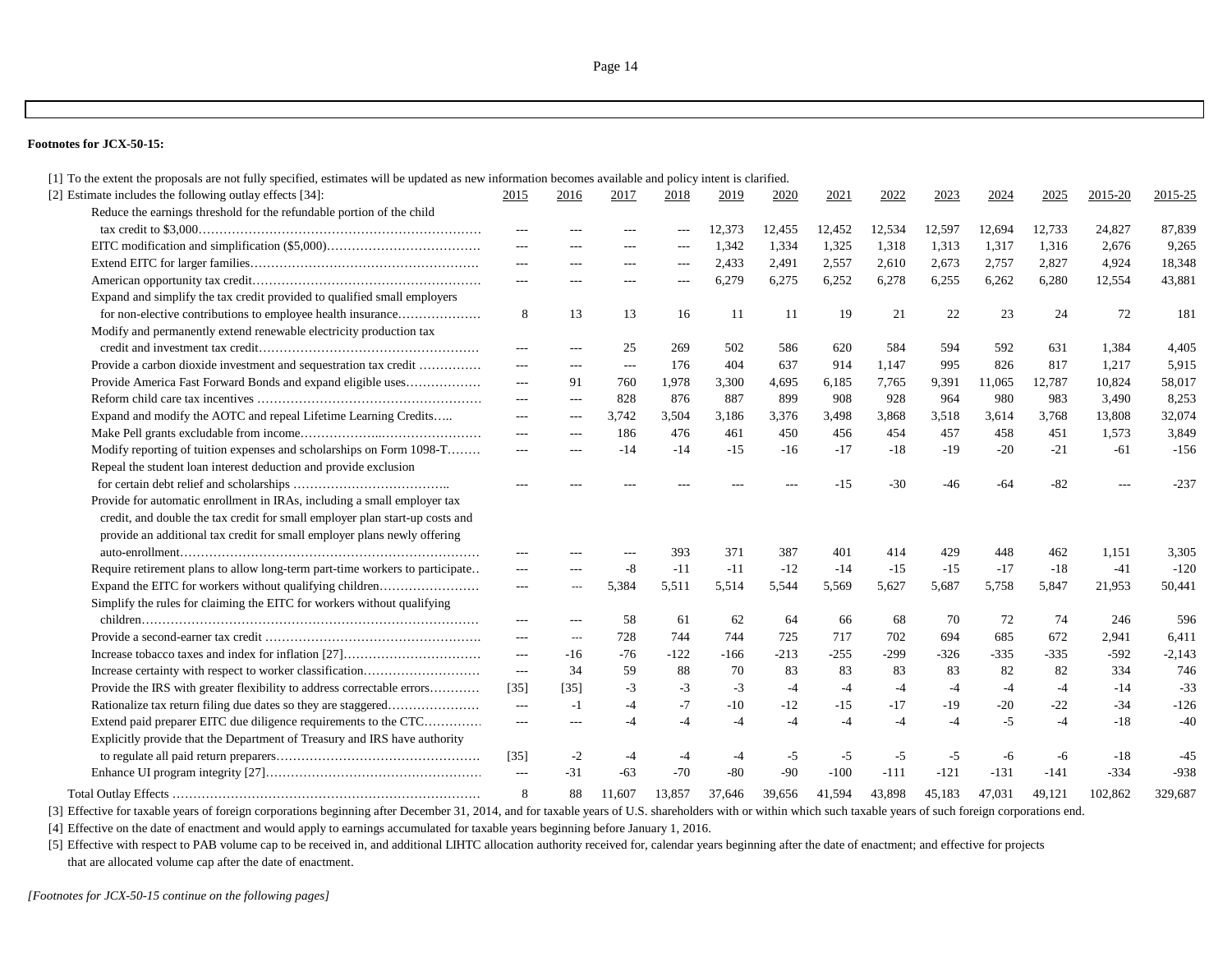#### **Footnotes for JCX-50-15 continued:**

[6] Effective for elections under section  $42(g)(1)$  that are made after the date of enactment.

[7] The proposed requirements for Long-Term Use Agreements would be effective for Agreements that are either first executed, or subsequently modified, 30 days or more after enactment. The proposed clarification of the general public use requirement would be effective for taxable years ending after the date of enactment.

[8] Loss of less than \$500,000.

[9] Effective for sales or assignment of interests in life insurance policies and payments of death benefits in taxable years beginning after December 31, 2015.

[10] Effective for contracts issued after December 31, 2015, in taxable years ending after that date.

| [11] Estimate includes the following effects: | 2015    | 2016 | 2017 | 2018  | 2019   | 2020   | 2021   | 2022   | 2023   | 2024   | 2025   | 2015-20 | 2015-25  |
|-----------------------------------------------|---------|------|------|-------|--------|--------|--------|--------|--------|--------|--------|---------|----------|
|                                               | $- - -$ |      | 983  | . 084 | .172   | 1.240  | 1.300  | 1.365  | 1.434  | 1,505  | 1.540  | 5,031   | 12.176   |
|                                               | ----    |      | .058 | .183  | 1.281  | 1,356  | 1,423  | 1.494  | 1,569  | 1.647  | 1.687  | 5.459   | 13,280   |
|                                               | $---$   | -30  |      | -99   | $-109$ | $-116$ | $-123$ | $-129$ | $-135$ | $-142$ | $-147$ | $-428$  | $-1.104$ |

[12] Generally effective for taxpayers attaining age 70½ after December 31, 2015, and for taxpayers who die on or after December 31, 2015, before attaining age 70½.

[13] Effective for capital gains realized and qualified dividends received in taxable years beginning after December 31, 2015, and for gains on gifts made and of decedents dying after December 31, 2015.

[14] Generally effective for distributions with respect to plan participants or IRA owners who die after December 31, 2015.

[15] Gain of less than \$500,000.

| [16] Estimate includes the following effects: | 201   | <u> 2016</u> | $201^{\circ}$ | <u> 2018</u> | 2019   | <u>2020</u> | 2021  | 2022  | <u>2023</u> | <u>2024</u> | 2025  | 2015-20 | 2015-25 |
|-----------------------------------------------|-------|--------------|---------------|--------------|--------|-------------|-------|-------|-------------|-------------|-------|---------|---------|
|                                               | $---$ | 296          | 401           | 412          |        | 433         | 445   | 459   | 472         | 486         | 500   | 1.965   | 4.327   |
|                                               | $---$ | 290          | 393           | 403          |        | 424         | 436   | 449   | 462         | 476         | 490   | 1.924   | 4.237   |
|                                               | $---$ |              |               |              |        |             | ്ധ    |       |             | 10          | 10    | -41     | 90      |
| [17] Estimate includes the following effects: | 2015  | 2016         | $201^{\circ}$ | 2018         | 2019   | 2020        | 2021  | 2022  | 2023        | 2024        | 2025  | 2015-20 | 2015-25 |
|                                               | $---$ | .51          | 2.804         | 3.073        | 3,261  | 3.387       | 3.538 | 3.697 | 3,859       | 4.034       | 4.219 | 14.036  | 33.382  |
|                                               | $---$ | 758          | 1.485         | 1.632        | 1.732  | 1.798       | l.878 | .969  | 2.070       | 2.175       | 2.284 | 7.405   | 17.781  |
|                                               | $---$ | 753          | .319          | . 44'        | . .529 | 1,589       | . 660 | . 728 | 1.789       | 1.859       | 1.935 | 6.631   | 15.601  |

[18] The credit would be 75 percent of the otherwise allowable amount for vehicles placed in service in 2020, 50 percent of such amount for vehicles placed in service in 2021, and 25 percent of such amount for vehicles placed in service in 2022.

[19] For vehicles placed in service in calendar year 2021, the credit would be limited to 50 percent of the otherwise allowable amount.

[20] The proposal would lower the 24.3 cents per gallon excise tax on LNG to 14.1 cents per gallon beginning after December 31, 2015.

[21] Estimate includes interaction with the proposal to create an allocable credit for conservation contributions.

[22] The proposal would be effective for the estates of all decedents dying on or after the effective date, as well as for all estates of decedents dying before the date of enactment as to which the section  $6324(a)(1)$  lien has not expired on the effective date.

[23] Effective for trusts created after the introduction of the bill proposing this change, and to transfers after that date made to pre-existing trusts.

[24] The revenue estimate assumes a permanent extension of the financing rate at the rate of 10 cents per barrel effective for production after December 31, 2017.

[25] Effective at the applicable rate on such crudes received at a U.S. refinery, entered into the United States, or used or exported as described above after December 31, 2015.

[26] Estimate provided in consultation with the Congressional Budget Office and includes both outlay effects (see footnote 2 above) and indirect effects (following) resulting from the

| health benefits of a reduction in tobacco consumption:     | 2015  | 2016 | 2017 | 2018  | 2019  | 2020 | 2021  | 2022  | 2023  | 2024  | 2025  | 2015-20 | 2015-25 |
|------------------------------------------------------------|-------|------|------|-------|-------|------|-------|-------|-------|-------|-------|---------|---------|
|                                                            |       |      |      |       |       | 57   |       | 86    | 104   | 123   | 146   | 178     | 707     |
|                                                            | $---$ |      | 10   | 14    |       |      |       | 32    | 39    | 46    |       | 68      | 266     |
| [27] Estimate provided by the Congressional Budget Office. |       |      |      |       |       |      |       |       |       |       |       |         |         |
| [28] Estimate includes the following effects:              | 2015  | 2016 | 2017 | 2018  | 2019  | 2020 | 2021  | 2022  | 2023  | 2024  | 2025  | 2015-20 | 2015-25 |
|                                                            |       | 158  | 551  | 993   | . 183 | .254 | .277  | .306  | 1.335 | 1.359 | l.378 | 4.140   | 10.796  |
|                                                            | $---$ |      |      |       | $-35$ | -64  | $-70$ | $-76$ | -81   | -88   | $-96$ | $-133$  | $-545$  |
|                                                            | $---$ | 166  | 564  | 1.007 | 1.218 | .318 | .348  | .382  | 1.417 | 1.447 | 1.474 | 4.273   | 11.341  |
|                                                            |       |      |      |       |       |      |       |       |       |       |       |         |         |

[29] Effective for sales of controlling interests in the stock of applicable C corporations occurring on or after April 10, 2013.